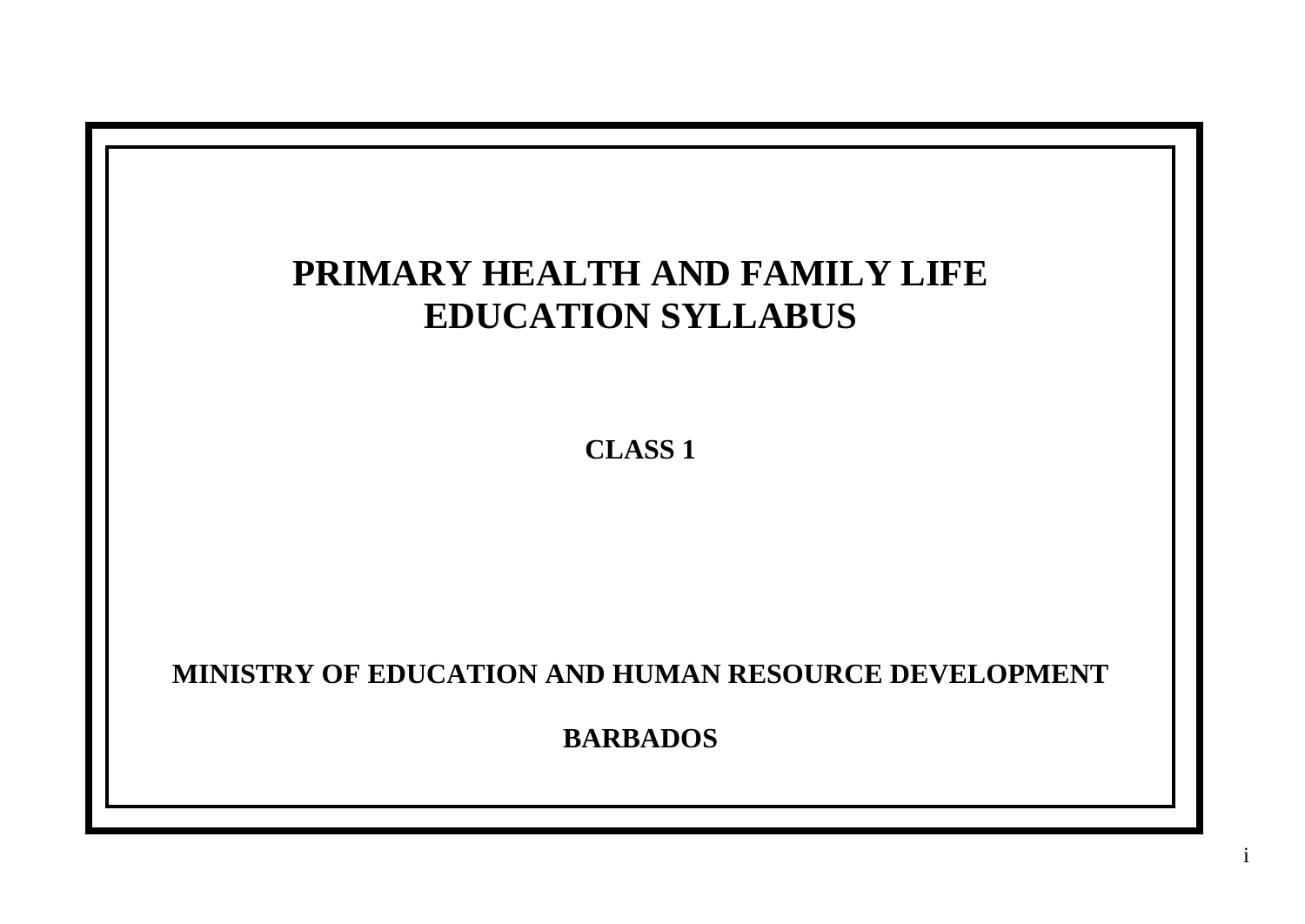# **TABLE OF CONTENTS**

|                           | <b>PAGE</b>             |
|---------------------------|-------------------------|
| <b>ACKNOWLEDGEMENTS</b>   |                         |
| <b>RATIONALE</b>          | <i>ii</i>               |
| <b>GENERAL OBJECTIVES</b> | iv                      |
| <b>FORMAT OF SYLLABUS</b> | $\mathbf{v}$            |
| <b>SCOPE AND SEQUENCE</b> | $\mathbf 1$             |
| <b>ATTAINMENT TARGETS</b> | $\overline{\mathbf{4}}$ |
| <b>SYLLABUS</b>           | 8                       |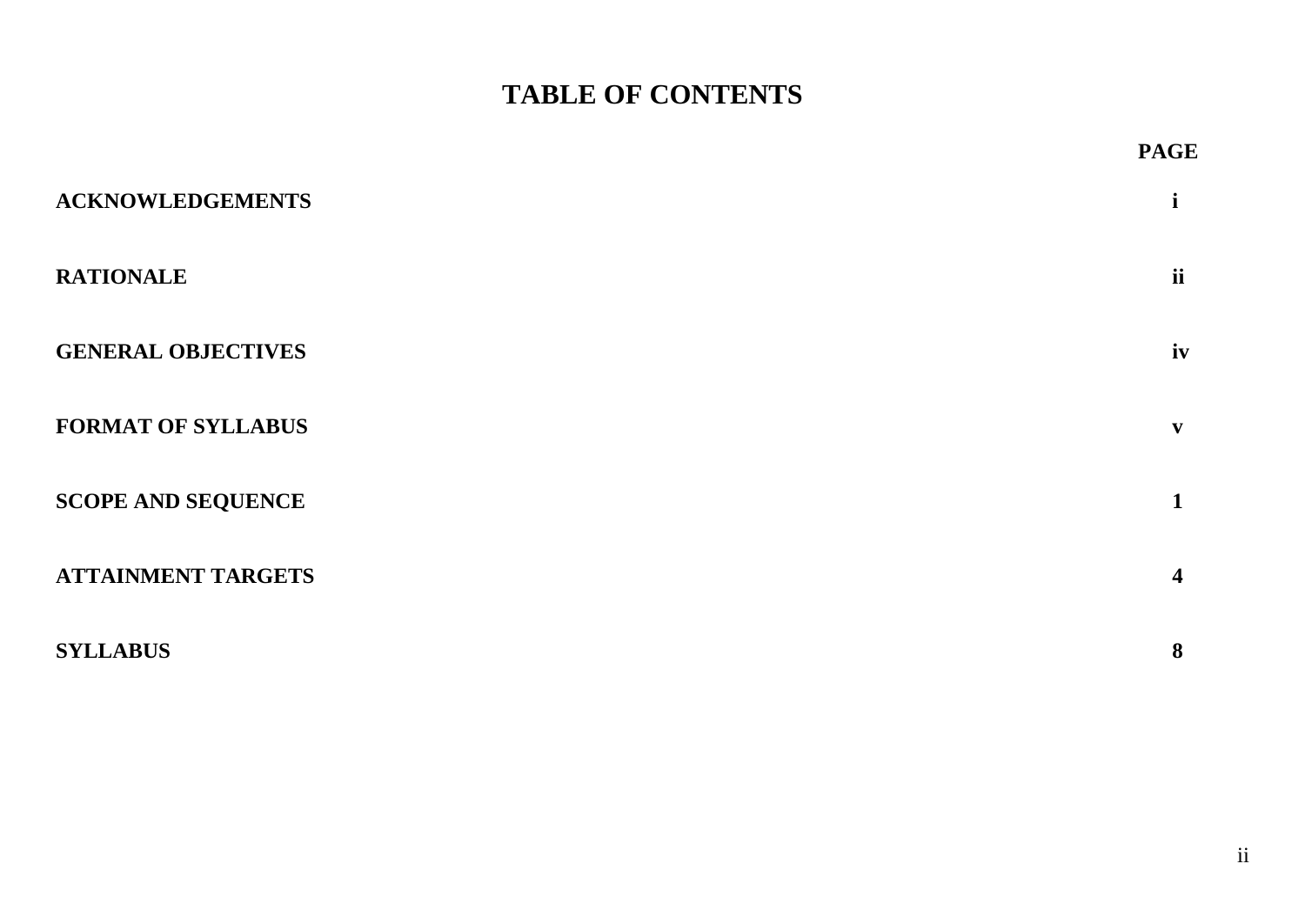# **ACKNOWLEDGEMENTS**

| <b>Miss Maxine Moore</b> |   | Acting Tutor, Erdiston College                                        |
|--------------------------|---|-----------------------------------------------------------------------|
| Mr. Arthur Payne         |   | Louis Lynch Secondary School                                          |
| Mrs. Marva Powlett       |   | <b>Wesley Hall Infants School</b>                                     |
| Mrs. Gloria Babb         | - | <b>Retired Principal</b>                                              |
| Mrs. Pauline Kellman     |   | <b>Retired Principal</b>                                              |
| Mrs. Dallas Nicholls     | - | <b>Wesley Hall Primary School</b>                                     |
| Mrs. Joyce Scantlebury   |   | St. Stephen's Infants School                                          |
| Mrs. Gertrude Welch      |   | Education Officer, Home Economics & Health<br>(Ministry of Education) |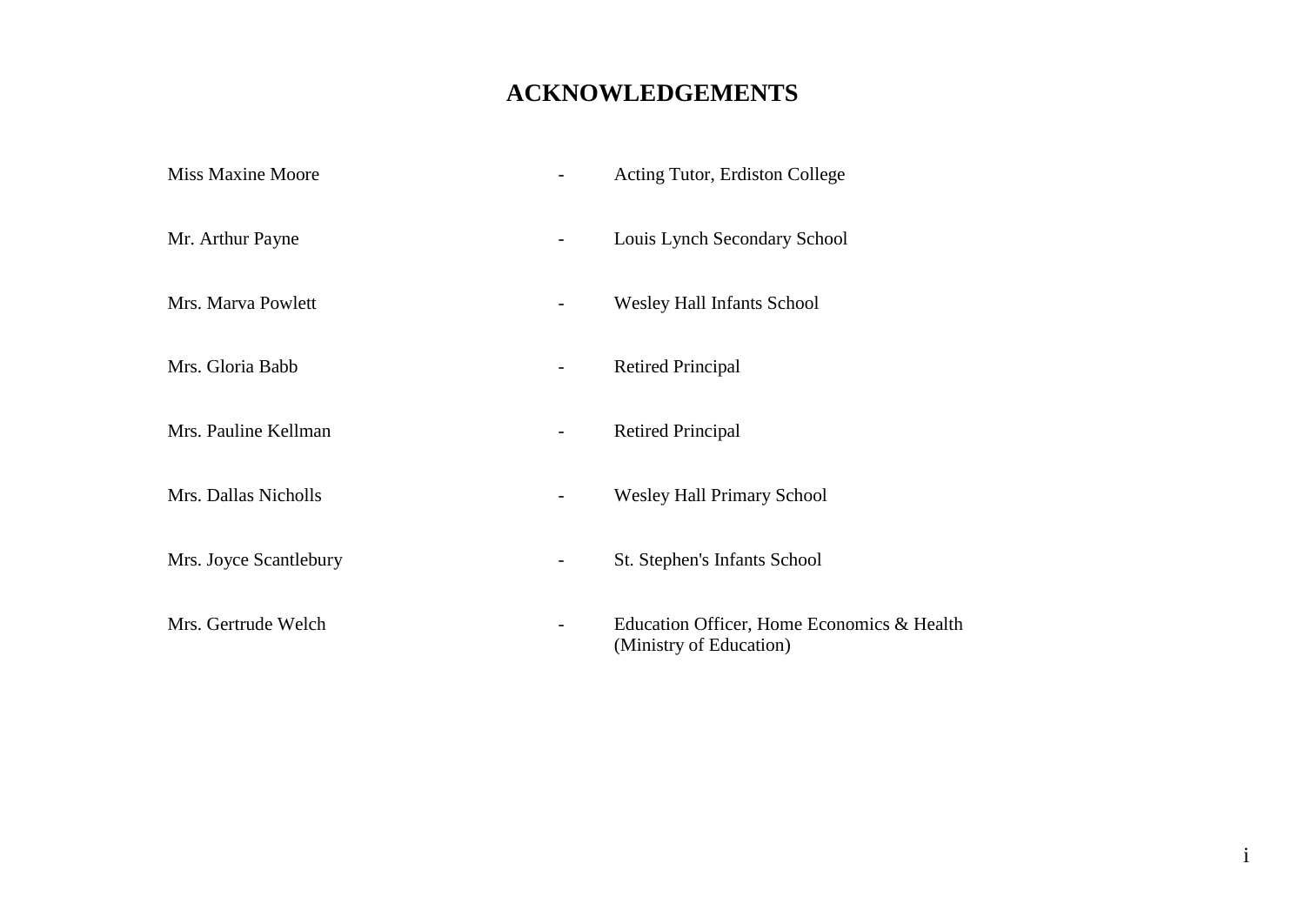# **RATIONALE**

Health and Family Life Education embraces areas of study such as health and well-being, eating and fitness, interpersonal relationships, sexuality and management of the environment. In addition to the knowledge component, emphasis is placed on fostering positive attitudes and values and developing personal and social skills that underpin responsible behaviour. These life skills include problem-solving, decision making, critical and creative thinking, the ability to empathise and cope with emotions. The ultimate goal is that children will be empowered to make life-enhancing choices which will determine the quality of adulthood they enjoy.

Many of the health risks to which children are exposed today are associated with their lifestyles and their environments. Today, we are witnessing the reemergence of old diseases, which were thought to have been eradicated, and the emergence of relatively new diseases, which are having devastating effects on the population generally, and on the younger generation in particular. One such disease is the HIV/AIDS pandemic which has emerged as a major threat to the health and development of millions of individuals, families and communities.

It is therefore very important that the home and school facilitate the inculcation and practice of healthy habits in our children from an early age. Hence, the primary school serves as an excellent forum for the commencement of a rigorous Health and Family Life Education Programme.

This Primary School Health and Family Life curriculum endeavours to meet the needs of teachers in facilitating the development of children's knowledge, understanding and skills. It provides a variety of activities and learning experiences which are designed to promote flexibility in planning and preparation of lessons.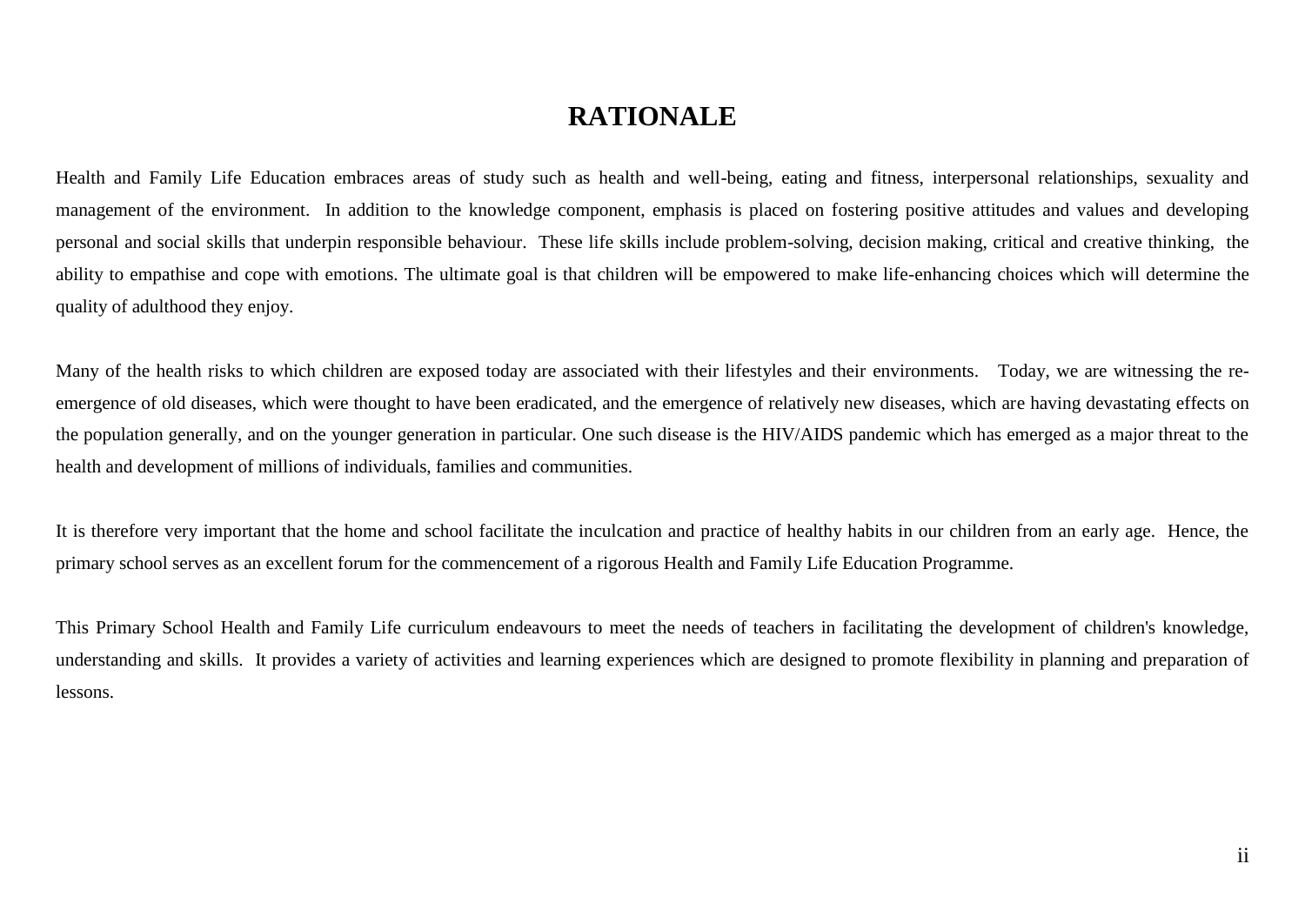It is important to note that this revised Primary Health and Family Life Education Curriculum articulates the new thrust of the Ministry of Education which stresses that:

- the child-centred approach be used in conjunction with the traditional teacher-centred approach;  $\bullet$
- problem-solving should be the focus of health instruction;  $\bullet$
- reasoning about health should be used to help pupils make informed choices;  $\bullet$
- health and family life education promotes the development of critical, creative and decision making skills of the pupils from a very early age;  $\bullet$
- health and family life education should be integrated with other subject areas and linked to the pupils' everyday experiences in order to make it  $\bullet$ meaningful;
- instruction using the multi-media approach visual, auditory, and tactile/kinesthetic should be used to reach all pupils;  $\bullet$
- information technology should be used as a tool to help children explore and acquire new concepts and ideas related to current health trends;  $\bullet$
- assessment should be multi-faceted e.g. project work, portfolios etc.  $\bullet$

With the implementation of this curriculum, it is hoped that the right messages reach and make an impact on these young tender minds at the appropriate time. It is anticipated that they will be able to make use of the acquired knowledge about their bodies, about diseases and their environments, and that they develop the value system, skills and attitudes that are conducive to healthy living and life.

This curriculum is based on a broad concept of health encompassing physical, emotional, mental and spiritual well being and the contribution that relationships within the family and between families and the wider community can make to wellness.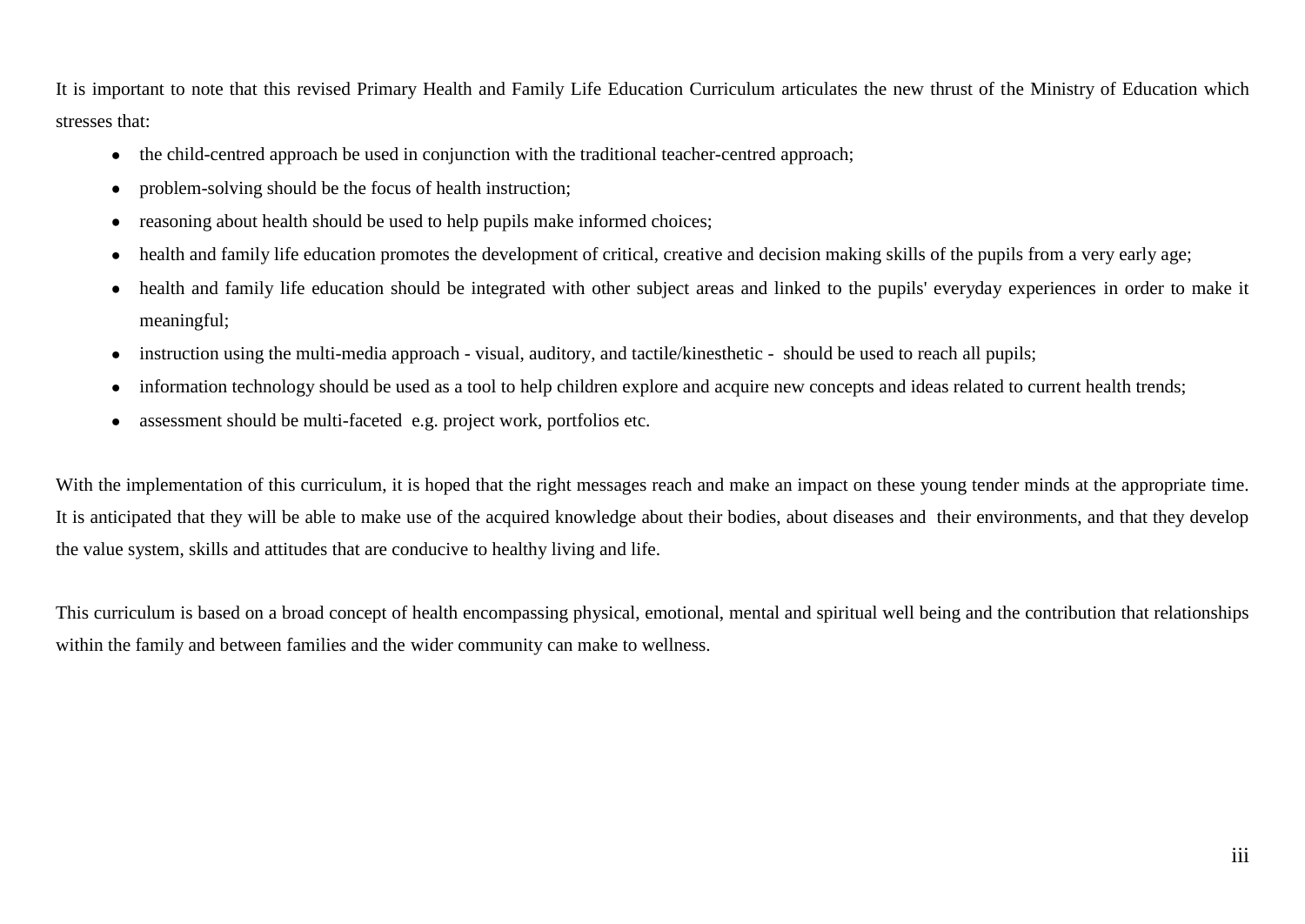# **GENERAL OBJECTIVES**

The general objectives of the Primary Health and Family Life Education Curriculum are to help pupils to:

- acquire appropriate social and emotional skills, knowledge and attitudes;  $\bullet$
- develop an awareness of the importance of practising and maintaining good health habits;  $\bullet$
- develop a love and appreciation for their bodies;  $\bullet$
- gain an understanding of the nature of prevalent diseases, how they are spread and the various methods which can be used to control their spread;  $\bullet$
- cultivate and demonstrate the ability to think logically, creatively and critically;  $\bullet$
- broaden pupils interests in and concern for their total environment;  $\bullet$
- recognise the importance of applying safety habits at home, school and in the wider community;  $\bullet$
- display a positive attitude of caring, compassion and concern for others;  $\bullet$
- develop a positive concept of self;  $\bullet$
- develop a sense of moral accountability for their actions;  $\bullet$
- acquire various techniques for resolving conflict.  $\bullet$
- develop a positive attitude to family life;  $\bullet$
- recognise the importance of family relationships to overall wellness physical, mental, spiritual and emotional. $\bullet$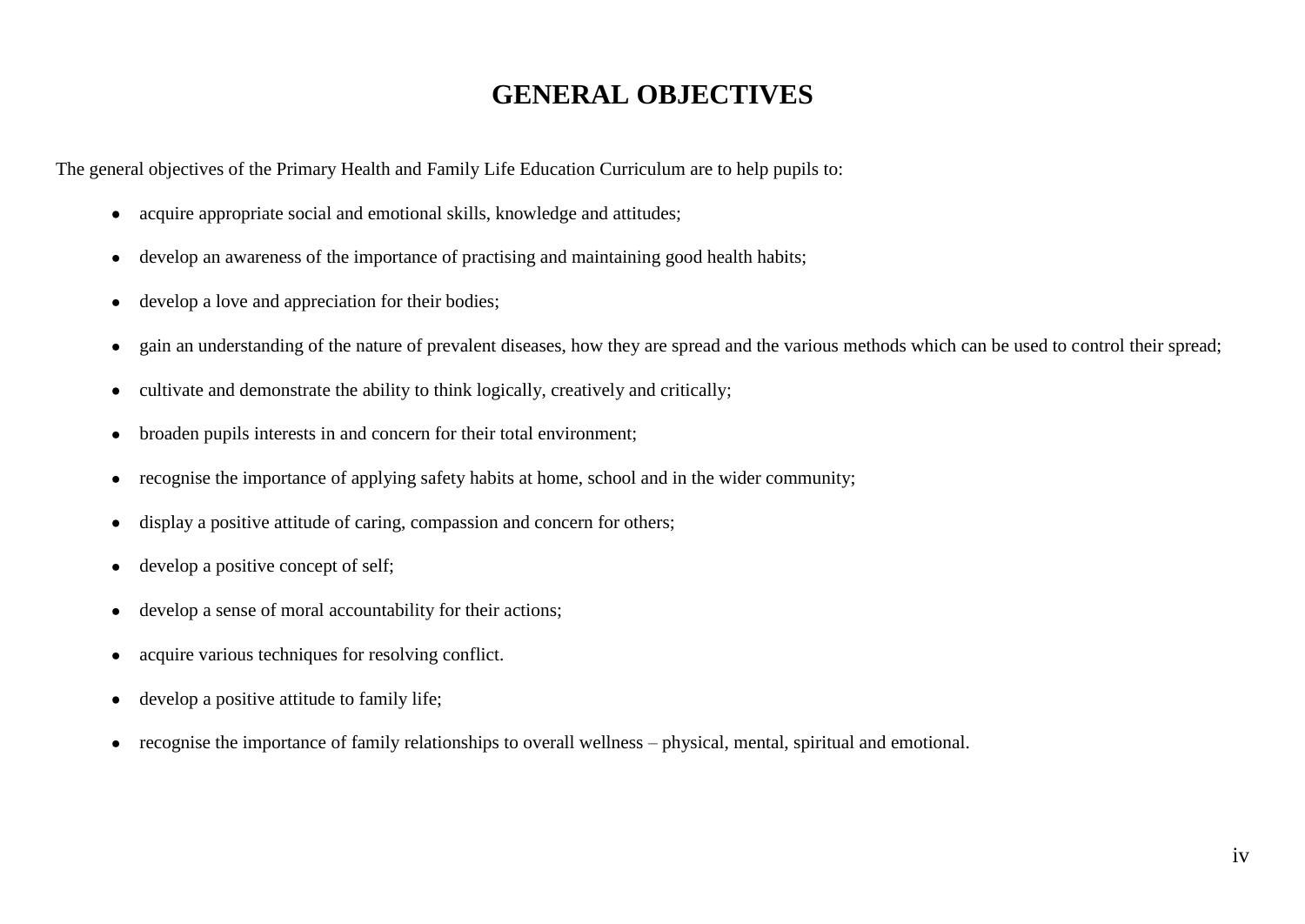## **FORMAT OF THE SYLLABUS**

The Primary Health and Family Life Education Curriculum is divided into General Objectives, Scope and Sequence, Attainment Targets and a detailed outline of the content, specific objectives, suggested activities and assessment strategies as well as suggested resources. When a concept/skill is first introduced in the Scope and Sequence, it is indicated by a v, and a 4 indicates in what future class(es) the concept/skill has to be maintained and further developed.

The Scope and Sequence gives a brief outline of the topics that are to be covered at each level.

The Attainment Targets are written in class levels and they indicate what each student should be able to achieve at the end of each class level.

The specific objectives are clearly defined and indicate what each student should be able to achieve at the end of each class.

The suggested activities are designed to facilitate the development of social and emotional learning skills, critical, creative and decision-making skills with regard to health concepts and the promotion of healthy lifestyles. They are also designed to foster collaborative and cooperative work in the classroom while consolidating instruction and developing desired skills. They also encourage cross-curricular activities which are indicated by a key where  $VA = Visual Arts$ , LA = Language Arts, M = Mathematics, SS = Social Studies, IS = Integrated Science, PE = Physical Education, IT = Information Technology, R&M = Religious and Moral Education. The activities are intended only as a guide to teachers, and are therefore by no means prescriptive or restrictive. The Health education activities will be enhanced by the integration of technology which can be utilized in collection, dissemination, analysis and documentation of information. The use of the Internet is particularly effective in providing exposure to global health issues and situations.

Teachers are encouraged to promote further integration among subject areas and to become as creative as possible to make the lessons stimulating and exciting.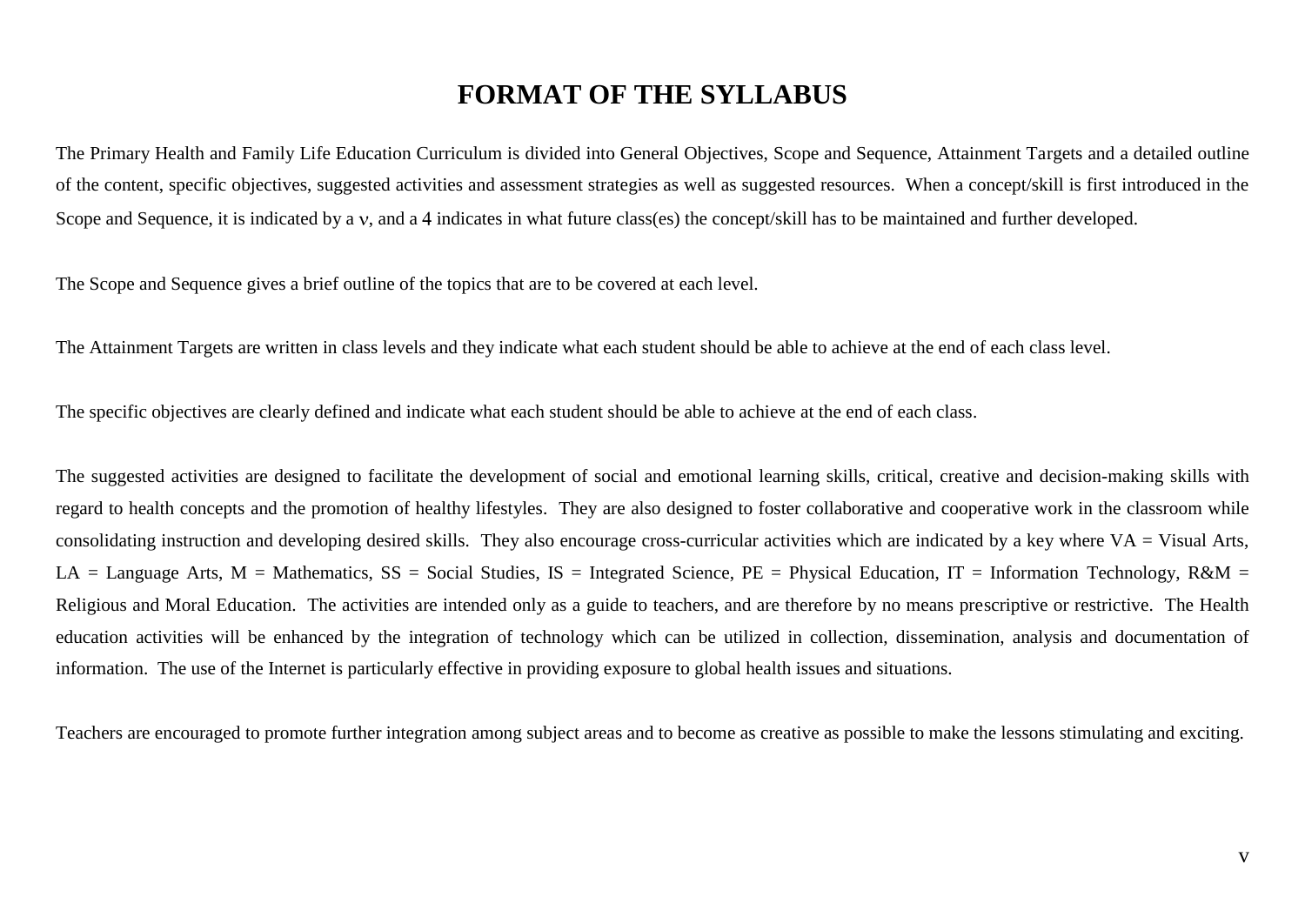# **SCOPE AND SEQUENCE**

**Begins teaching the concept/skill/fact**  $\mathbf{v}$ 

**Maintain and develop concept/skill/fact**  $\overline{4}$ 

|       | <b>CLASS</b><br><b>TOPIC</b>          |              |                |                |                         |
|-------|---------------------------------------|--------------|----------------|----------------|-------------------------|
|       |                                       |              | $\overline{2}$ | $\mathbf{3}$   | $\overline{\mathbf{4}}$ |
| 1.0   | <b>FAMILY LIFE</b>                    |              |                |                |                         |
| 1.0.1 | Members of the family.                | $\mathbf{v}$ | 4              | 4              | $\overline{4}$          |
| 1.0.2 | Healthy family values.                | $\mathbf{v}$ | 4              | 4              | $\overline{4}$          |
| 1.0.3 | Position in the family.               | $\mathbf{v}$ | $\overline{4}$ | $\overline{4}$ | 4                       |
| 1.0.4 | Family tree.                          | $\mathbf{v}$ | 4              | 4              | 4                       |
| 2.0   | PERSONAL HYGIENE                      |              |                |                |                         |
| 2.0.1 | The body.                             | $\mathbf{v}$ | $\overline{4}$ | 4              | 4                       |
| 2.0.2 | The skin.                             | $\mathbf{v}$ | 4              | 4              | $\overline{4}$          |
| 2.0.3 | The mouth and teeth.                  | $\mathbf{v}$ | 4              | 4              | $\overline{4}$          |
| 2.0.4 | Taking care of the body.              | $\mathbf{v}$ | 4              | $\overline{4}$ | $\overline{4}$          |
| 3.0   | <b>SENSORY PERCEPTION</b>             |              |                |                |                         |
| 3.0.1 | The sense organs and their functions. | $\mathbf{v}$ | $\overline{4}$ | 4              | $\overline{4}$          |
| 3.0.2 | Care of the sense organs.             | $\mathbf{v}$ | 4              | 4              | 4                       |
| 4.0   | <b>ELEMENTS OF HEALTHY LIFESTYLES</b> |              |                |                |                         |
| 4.0.1 | Food and Nutrition.                   | $\mathbf{v}$ | 4              | $\overline{4}$ | $\overline{4}$          |
| 4.0.2 | Posture, sleep, rest and exercise.    | $\mathbf{v}$ | 4              | 4              | $\overline{4}$          |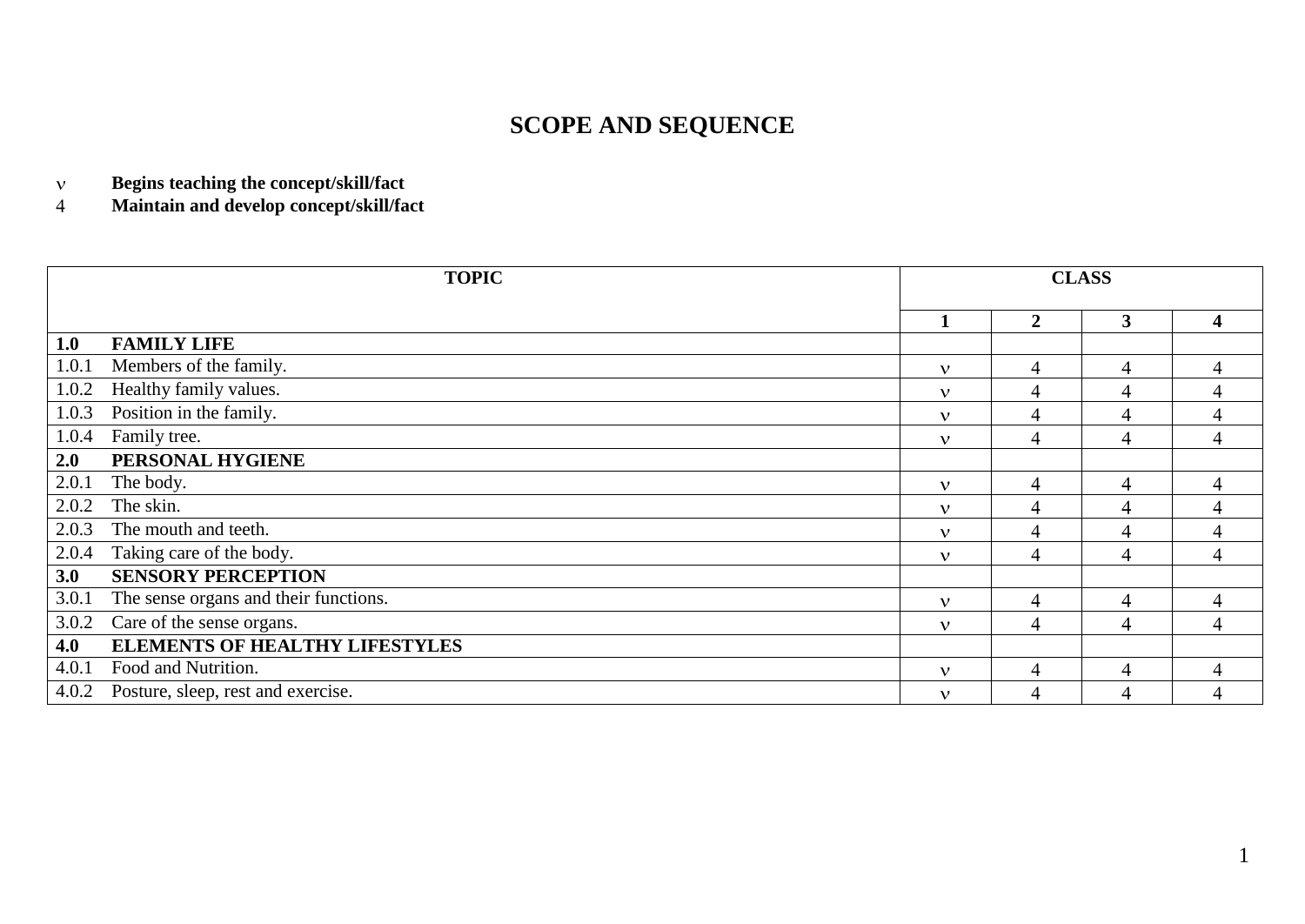#### $\bar{\mathbf{v}}$ **Begins teaching the concept/skill/fact**

#### $\overline{4}$ **Maintain and develop concept/skill/fact**

| <b>TOPIC</b> |                                                                                              |              |                  | <b>CLASS</b>   |                |
|--------------|----------------------------------------------------------------------------------------------|--------------|------------------|----------------|----------------|
|              |                                                                                              |              | $\boldsymbol{2}$ | 3              | 4              |
| 5.0          | <b>ENVIRONMENTAL HEALTH</b>                                                                  |              |                  |                |                |
| 5.0.1        | The environment.                                                                             | $\mathbf{v}$ | 4                | 4              | 4              |
| 5.0.2        | Threats to the environment.                                                                  | $\mathbf v$  | 4                | 4              | $\overline{4}$ |
| 5.0.3        | Garbage and garbage disposal.                                                                | $\mathbf{v}$ | $\overline{4}$   | $\overline{4}$ | 4              |
| 5.0.4        | General care of the environment.                                                             | $\mathbf{v}$ | 4                | $\overline{4}$ | 4              |
| 5.0.5        | Roles of the Health Inspector and Sanitation Worker.                                         | $\mathbf{v}$ | $\overline{4}$   | $\overline{4}$ | $\overline{4}$ |
| 6.0          | <b>SAFETY EDUCATION</b>                                                                      |              |                  |                |                |
| 6.0.1        | Safety in the home, school and the community.                                                | $\mathbf{v}$ | 4                | 4              | 4              |
| 6.0.2        | Personal safety.                                                                             | $\mathbf{v}$ | $\overline{4}$   | $\overline{4}$ | 4              |
| 6.0.3        | Personal safety and risk behaviour.                                                          | $\mathbf v$  | 4                | $\overline{4}$ | 4              |
| 7.0          | <b>USE AND ABUSE OF DRUGS</b>                                                                |              |                  |                |                |
| 7.0.1        | Legal and illegal drugs.                                                                     | $\mathbf v$  | 4                | $\overline{4}$ | 4              |
| 7.0.2        | Effects of illegal drugs.                                                                    | $\mathbf v$  | $\overline{4}$   | $\overline{4}$ | 4              |
| 7.0.3        | Factors contributing to drug abuse.                                                          | $\mathbf v$  | $\overline{4}$   | $\overline{4}$ | $\overline{4}$ |
| 8.0          | <b>DISEASE PREVENTION AND CONTROL</b>                                                        |              |                  |                |                |
| 8.0.1        | Infectious diseases.                                                                         | $\mathbf{v}$ | 4                | 4              | 4              |
| 8.0.2        | How diseases are spread.                                                                     | $\mathbf{v}$ | 4                | 4              | 4              |
| 8.0.3        | Germs and their mode of control.                                                             | $\mathbf v$  | 4                | 4              | 4              |
| 8.0.4        | Immunization.                                                                                | $\mathbf{v}$ | 4                | 4              | 4              |
| 8.0.5        | HIV/AIDS - definition, cause, transmission, signs and symptoms, mode of control, prevention. | $\mathbf{v}$ | 4                | $\overline{4}$ | 4              |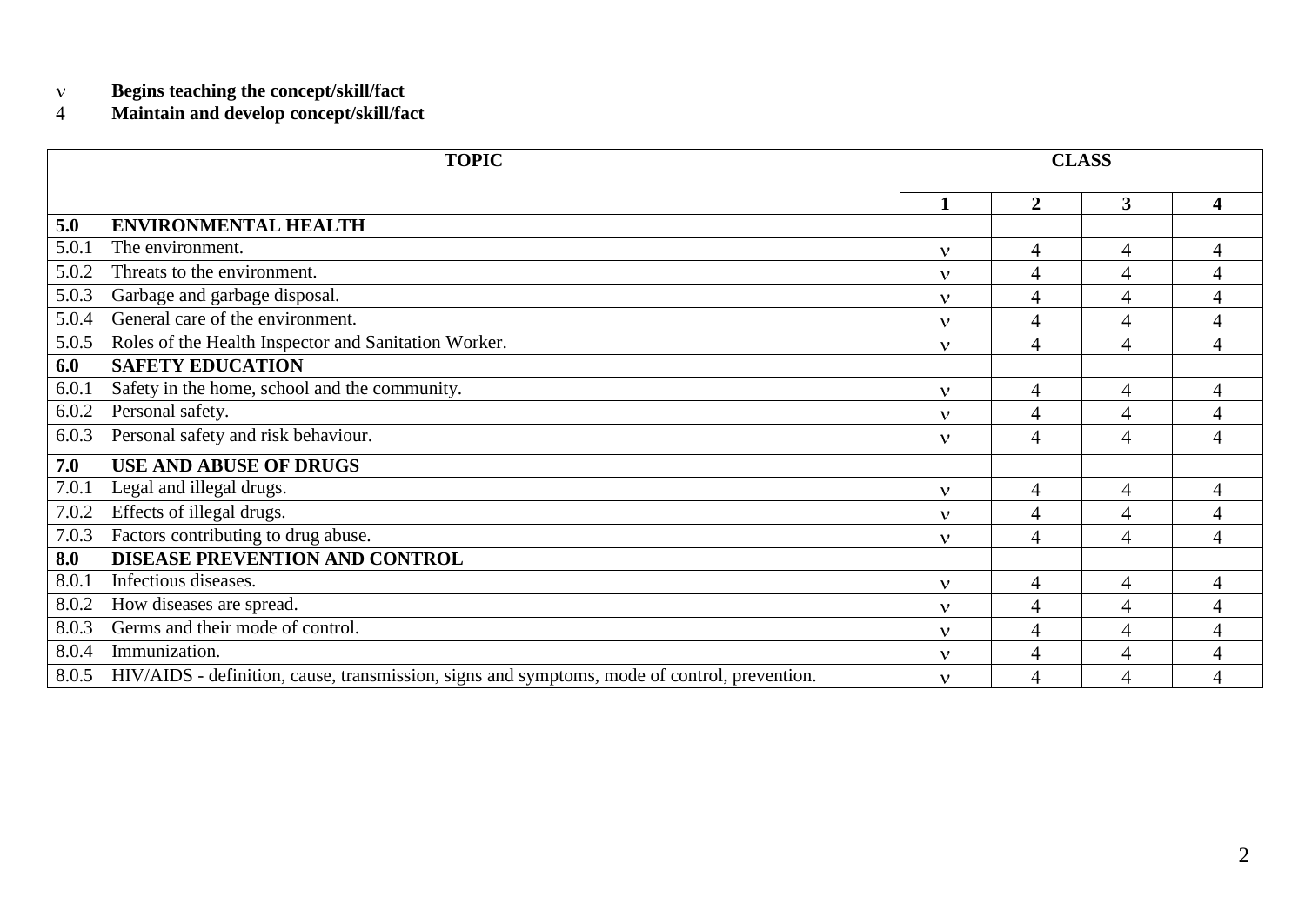- $\bar{\mathbf{v}}$ **Begins teaching the concept/skill/fact**
- $\overline{4}$ **Maintain and develop concept/skill/fact**

|                                  | <b>TOPIC</b>                                            |              | <b>CLASS</b>   |   |  |  |
|----------------------------------|---------------------------------------------------------|--------------|----------------|---|--|--|
|                                  |                                                         |              | $\overline{2}$ | 3 |  |  |
| 9.0                              | PERSONALITY DEVELOPMENT AND INTERPERSONAL RELATIONSHIPS |              |                |   |  |  |
| 9.0.1                            | Coping with loss.                                       | ν            | 4              | 4 |  |  |
| 9.0.2                            | Respect, good manners and self-control.                 | ν            |                | 4 |  |  |
| 9.0.3                            | Emotions/feelings.                                      | ν            | 4              | 4 |  |  |
| 9.0.4                            | Self-awareness, self-concept and self-esteem.           | $\mathbf{v}$ |                |   |  |  |
| 9.0.5                            | Values and values clarification.                        | $\mathbf v$  | 4              | 4 |  |  |
| 9.0.6                            | Decision-making.                                        | ν            |                | Δ |  |  |
| 9.0.7                            | Responsibility.                                         | ν            | $\overline{4}$ | 4 |  |  |
| 9.0.8                            | Problem solving.                                        | ν            |                |   |  |  |
| Critical thinking.<br>9.0.9      |                                                         |              | 4              | 4 |  |  |
| 9.0.10 Perception and judgement. |                                                         | ν            |                | 4 |  |  |
|                                  | 9.0.11 Prejudice.                                       | ν            | 4              |   |  |  |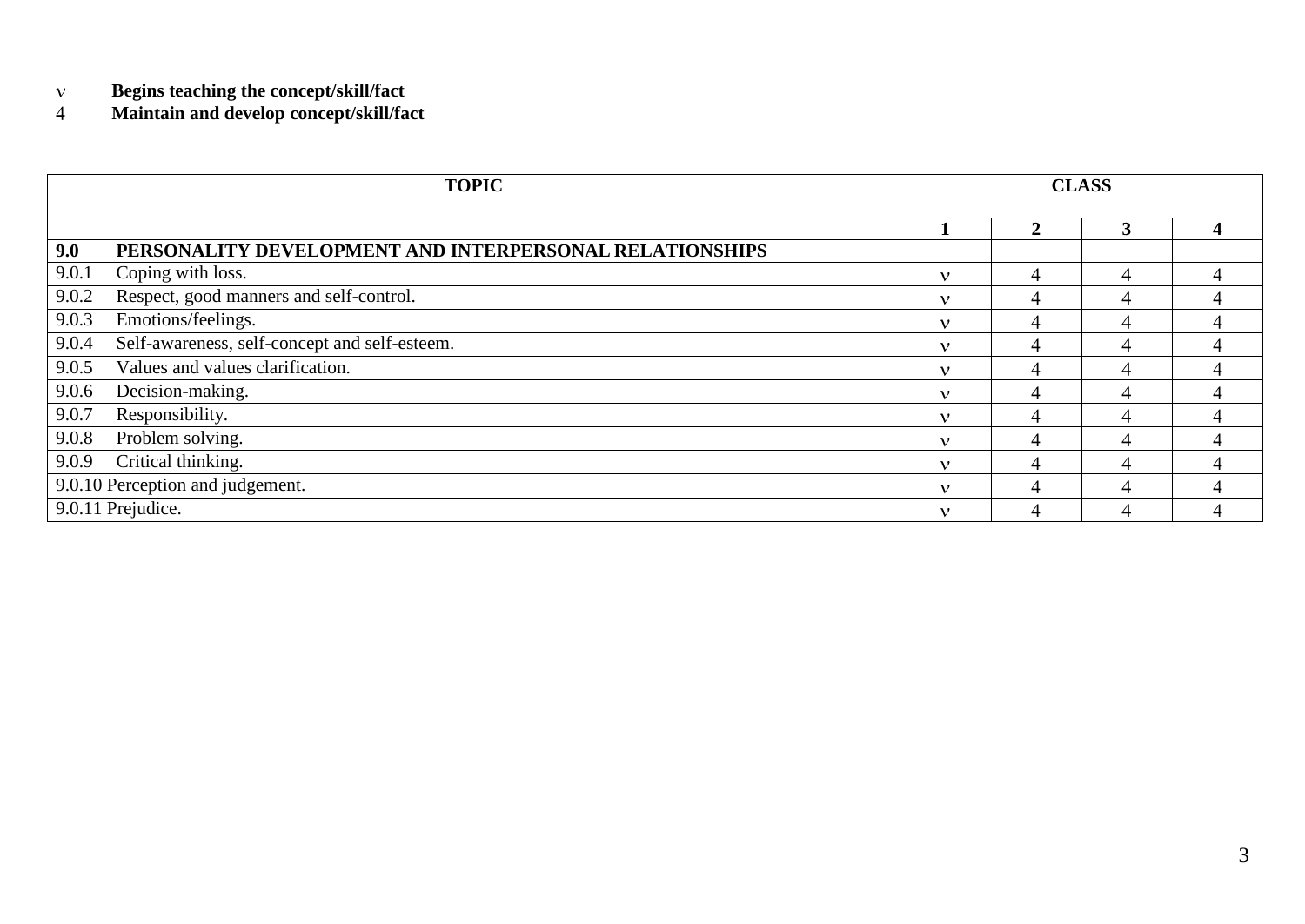# **ATTAINMENT TARGETS**

#### **INTRODUCTION**

The attainment targets in Health and Family Life Education set out the knowledge, skills, attitudes, behaviours and understanding that pupils are expected to have by the end of each class.

They enable schools to give future citizens the knowledge and skills they need to become healthy literate citizens who enjoy good family relationships.

These Health and Family Life attainment targets are designed to ensure that pupils:

- $\Box$  attain high levels of understanding about basic personal health information;
- obtain knowledge about Barbados health services and the competence to use such information in ways which are health enhancing;
- $\Box$  engage in healthy practices in the home, school and community;
- at every class level will develop the ability to solve health and family problems by using the knowledge and skills gained in the programme;
- $\Box$  understand and appreciate the importance of family life;
- continue to develop healthy social and emotional skills to guide them through early adolescence.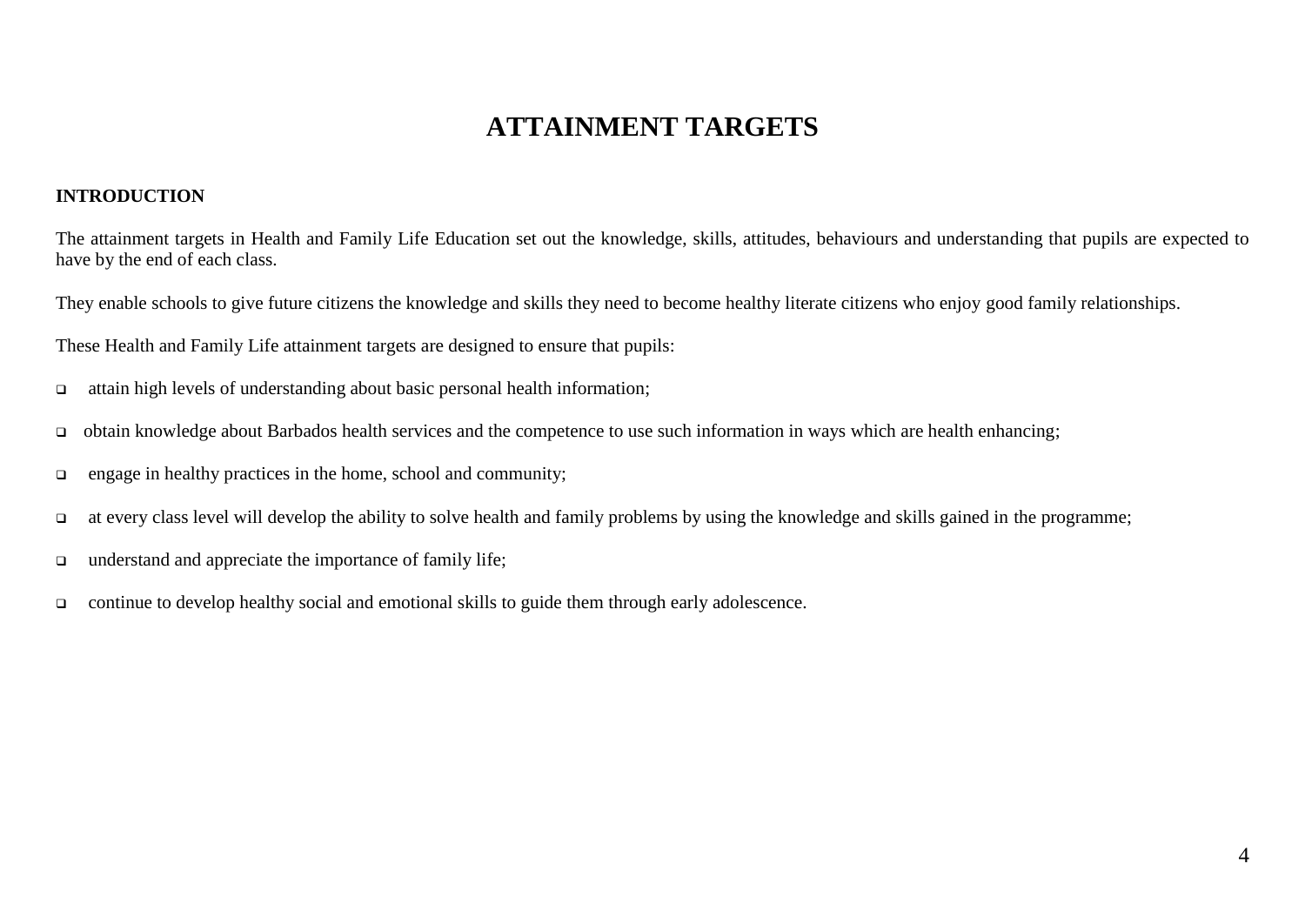#### **Begin to understand and demonstrate ways in which their health and well-being can be enhanced and maintained.**

#### *The pupil should be able to:*

- practise good personal hygiene, especially caring for eyes, ears, nose, skin, hair and nails;
- $\Box$  identify habits that are good for health such as good posture, adequate sleep, rest and exercise;
- $\Box$  group foods and explain their importance to the human body;
- $\Box$  share information about feelings in appropriate ways;
- begin the process of managing anger, fear, excitement, disappointment;
- $\Box$  differentiate and identify negative and positive emotions in self and others;
- $\Box$  begin the process of learning how to cope with frustration;
- $\Box$  begin to recognise that there are multiple ways of solving problems.

#### **Begin to understand and demonstrate behaviours that prevent the spread of childhood and other diseases.**

#### *The pupil should be able to:*

- $\Box$  describe how to stop the spread of germs caused by viruses;
- recognise common childhood diseases;
- □ recognise emergencies and respond appropriately.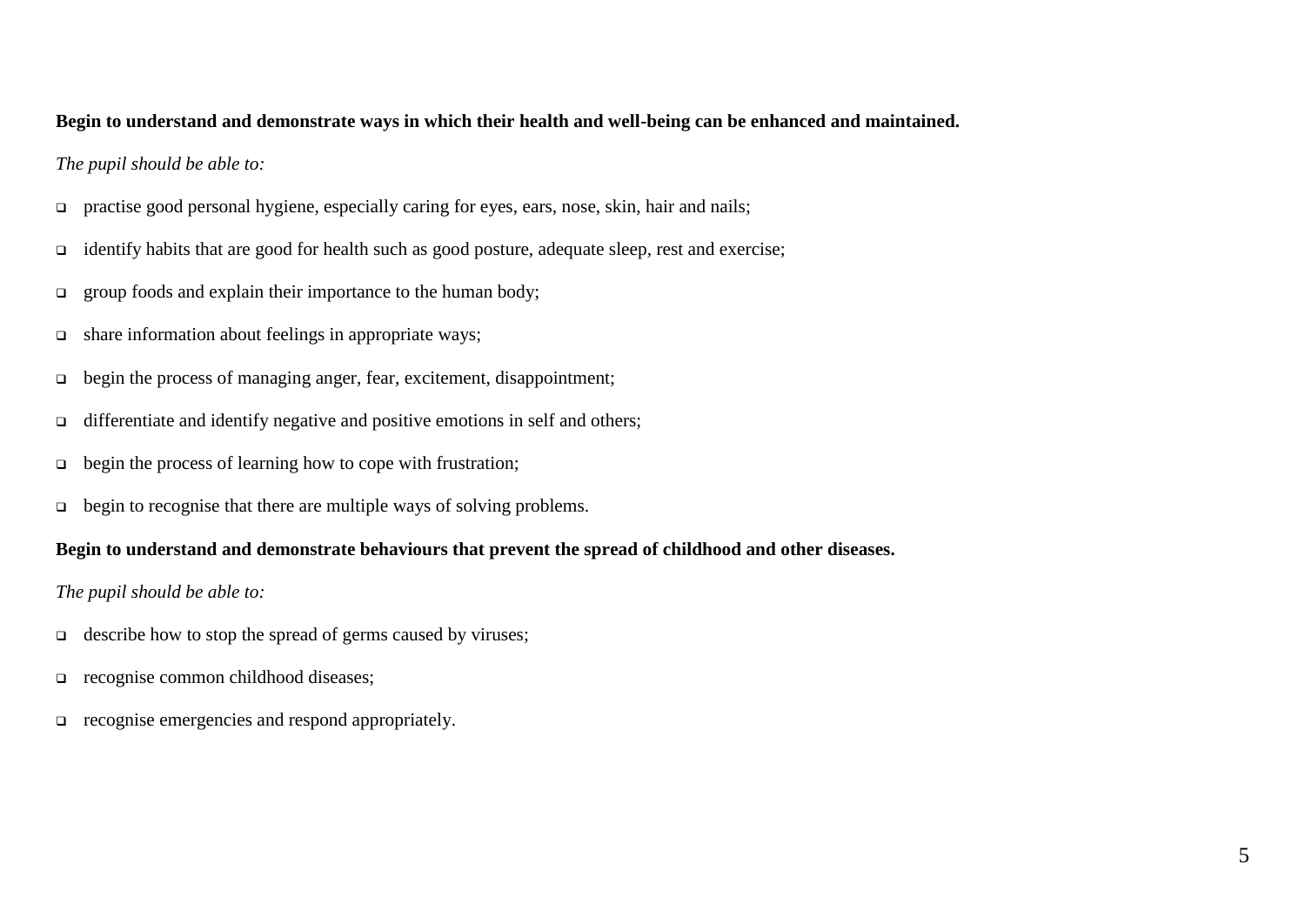**Begin to understand and demonstrate behaviours that reduce the risk of becoming involved in potentially dangerous situations and know how to react to situations in ways that protect their health.**

*The pupil should be able to:*

- use appropriate behaviour when interacting with strangers;
- distinguish between legal and illegal drugs, helpful and harmful substances including tobacco and alcohol;
- $\Box$  describe how to take prescription or over-the-counter medications;
- $\Box$  understand the importance of informing a parent/teacher about situations which make him feel uncomfortable;
- $\Box$  recognise that all advertised products are not good for him;
- co-operate with instructions given during fire and other disaster drills.

### **Understand and demonstrate how to play a positive, active role in promoting the health of their family.**

### *The pupil should be able to:*

- $\Box$  talk about the relationships within their family units;
- $\Box$  identify ways in which children can help support positive family behaviours such as listening, helping with the chores, following family rules and showing care and concern for other family members;
- $\Box$  identify a family activity or tradition;
- $\Box$  begin to develop effective communication skills to enhance family relationships e.g. the use of excuse me, thank you etc.;
- displaying healthy habits and attitudes within the family.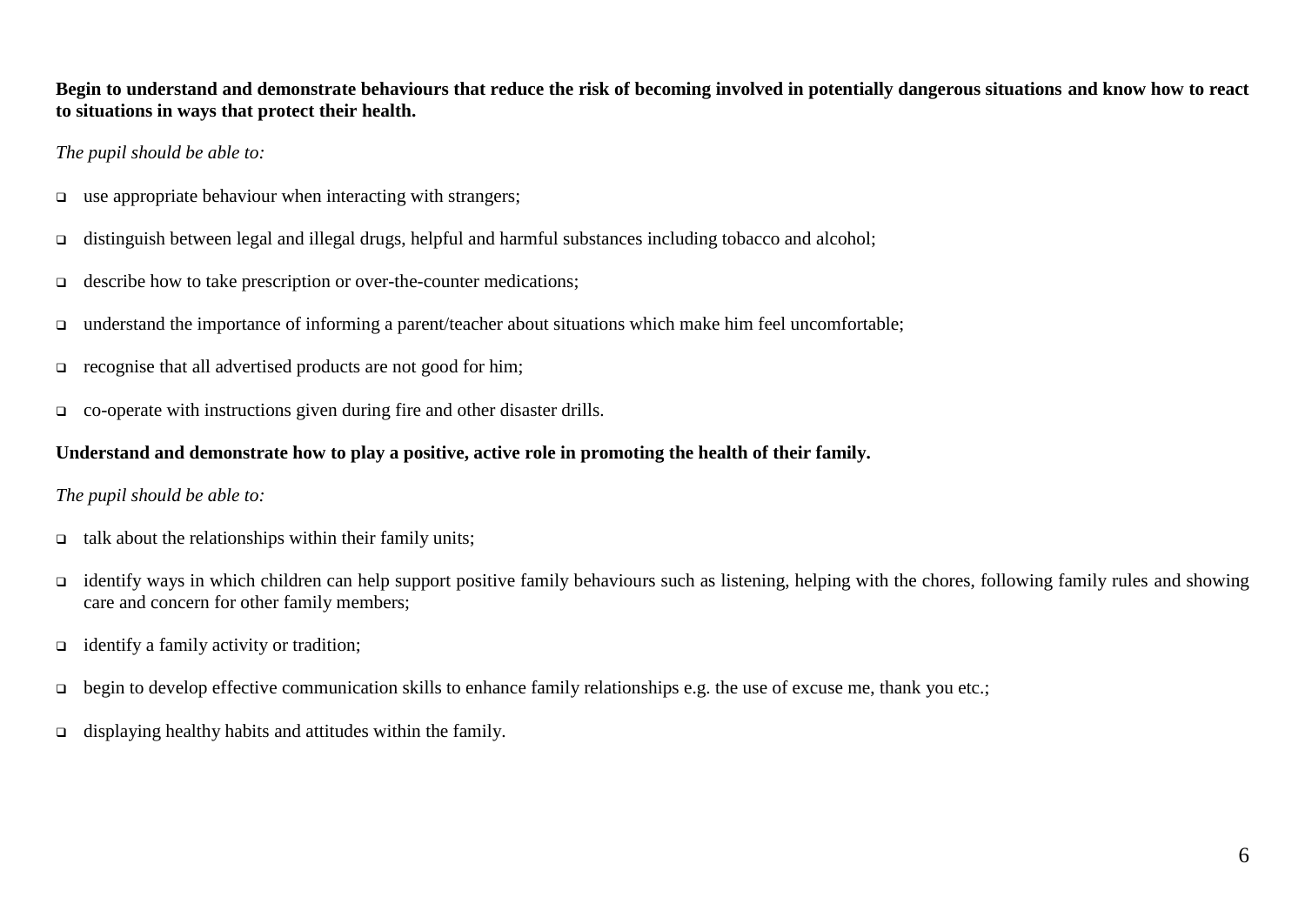**Understand and demonstrate how to promote positive health practices within the school and the community including how to cultivate positive relationships with peers.**

*The pupil should be able to:*

- understand and follow school practices relating to health;
- participate in school and community efforts to address local health and environmental issues;
- $\Box$  demonstrate ways to share pencils, books with other pupils;
- $\Box$  describe what health workers do in the community.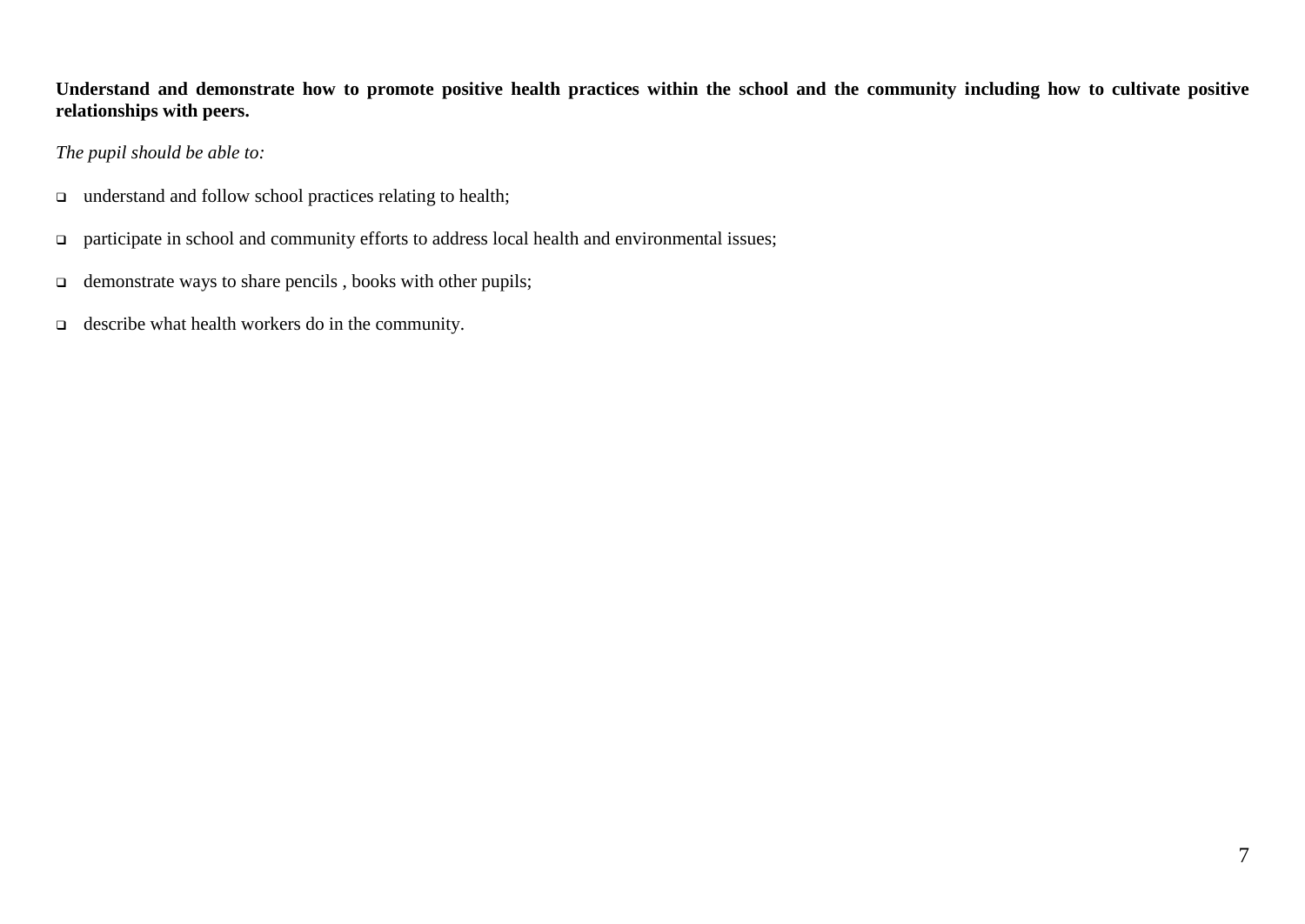# **CLASS ONE (1)**

| <b>TOPIC</b>                                | <b>OBJECTIVES</b>                                                              | <b>SUGGESTED ACTIVITIES</b>                                             | <b>ASSESSMENT</b>                                | <b>SUGGESTED</b><br><b>RESOURCES</b>          |
|---------------------------------------------|--------------------------------------------------------------------------------|-------------------------------------------------------------------------|--------------------------------------------------|-----------------------------------------------|
| <b>MY FAMILY</b>                            | Pupils should be able to:                                                      |                                                                         |                                                  |                                               |
| <b>Members of the</b><br>family             | identify individual family<br>1.<br>members and state their<br>relationship.   | Ask about their own family members<br>and describe family members.      | Evaluation of drawings<br>of pupils families.    | Flash cards, pictures of<br>families.         |
|                                             |                                                                                | Draw a picture of their own family<br>pupils - bring photographs. (VA)  | Write a short sentence on                        | Song or poetry about the<br>family.           |
| <b>Family roles and</b><br>responsibilities | state the roles and<br>1.<br>responsibilities of individual<br>family members. | Informal discussions of tasks shared<br>with home.<br>(LA)              | role, responsibility, co-<br>operation, helping. | Story book about My<br>Family.                |
|                                             |                                                                                | Story about family members co-<br>operating with each other to complete | Linking roles and<br>responsibilities with job,  | Photographs of families.                      |
|                                             |                                                                                | a task.<br>(LA)                                                         | hobbies, occupations.                            | Pictures/posters of<br>families working       |
|                                             |                                                                                | Draw a picture of family members<br>working at a task together.<br>(VA) |                                                  | together.                                     |
|                                             |                                                                                |                                                                         |                                                  | Pictures of individuals<br>performing a task. |
|                                             |                                                                                |                                                                         |                                                  | Paper, crayons.                               |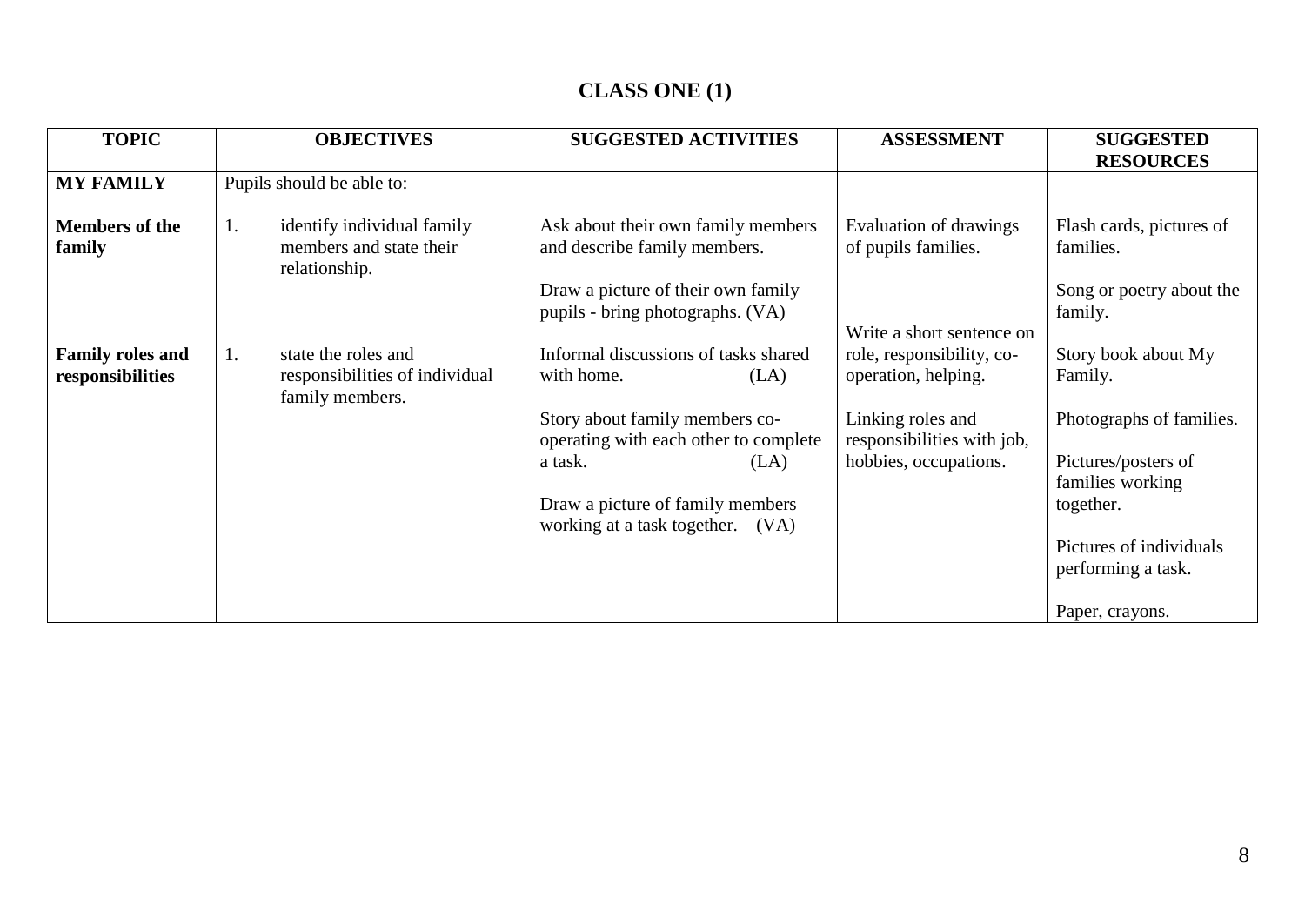| <b>TOPIC</b>                            | <b>OBJECTIVES</b>                                                              | <b>SUGGESTED ACTIVITIES</b>                                                                                                  | <b>ASSESSMENT</b>                                                       | <b>SUGGESTED</b>                                                  |
|-----------------------------------------|--------------------------------------------------------------------------------|------------------------------------------------------------------------------------------------------------------------------|-------------------------------------------------------------------------|-------------------------------------------------------------------|
|                                         | Pupils should be able to:                                                      |                                                                                                                              |                                                                         | <b>RESOURCES</b>                                                  |
|                                         |                                                                                |                                                                                                                              |                                                                         |                                                                   |
| <b>Healthy Family</b><br><b>Values</b>  | display healthy attitudes within<br>$\mathbf{I}$ .<br>the family.              | Talk about how children share, help,<br>care, respect.                                                                       | Observe pupils in the<br>classroom.                                     | Story books and stories<br>depicting sharing,<br>helping, caring. |
|                                         |                                                                                | Discuss pictures of children sharing,                                                                                        | Listen for verbal                                                       |                                                                   |
|                                         |                                                                                | caring, helping, etc.                                                                                                        | responses.                                                              | Songs.                                                            |
|                                         |                                                                                | Read stories about people who share,<br>care, help.                                                                          | Write story on helping<br>sharing.                                      | Poetry quotes.                                                    |
|                                         |                                                                                | Identify quotations for children to<br>learn.                                                                                |                                                                         |                                                                   |
|                                         |                                                                                | Song - Poetry - "Try a Little<br>Kindness".<br>(LA)                                                                          |                                                                         |                                                                   |
| <b>Position in the</b><br><b>Family</b> | identify and compare their<br>1.<br>position in the family with<br>classmates. | Arrange pupils into groups of $1st$ , $2nd$<br>and $3rd$ born to make a graph. (M)<br>Children in each group stand in a line | Drawings of a graph<br>depicting the number of<br>pupils in each group. | Display of graphs.                                                |
|                                         |                                                                                | to compare the size of each group.<br>(M)                                                                                    | Evaluation of pupils'<br>graphs.                                        |                                                                   |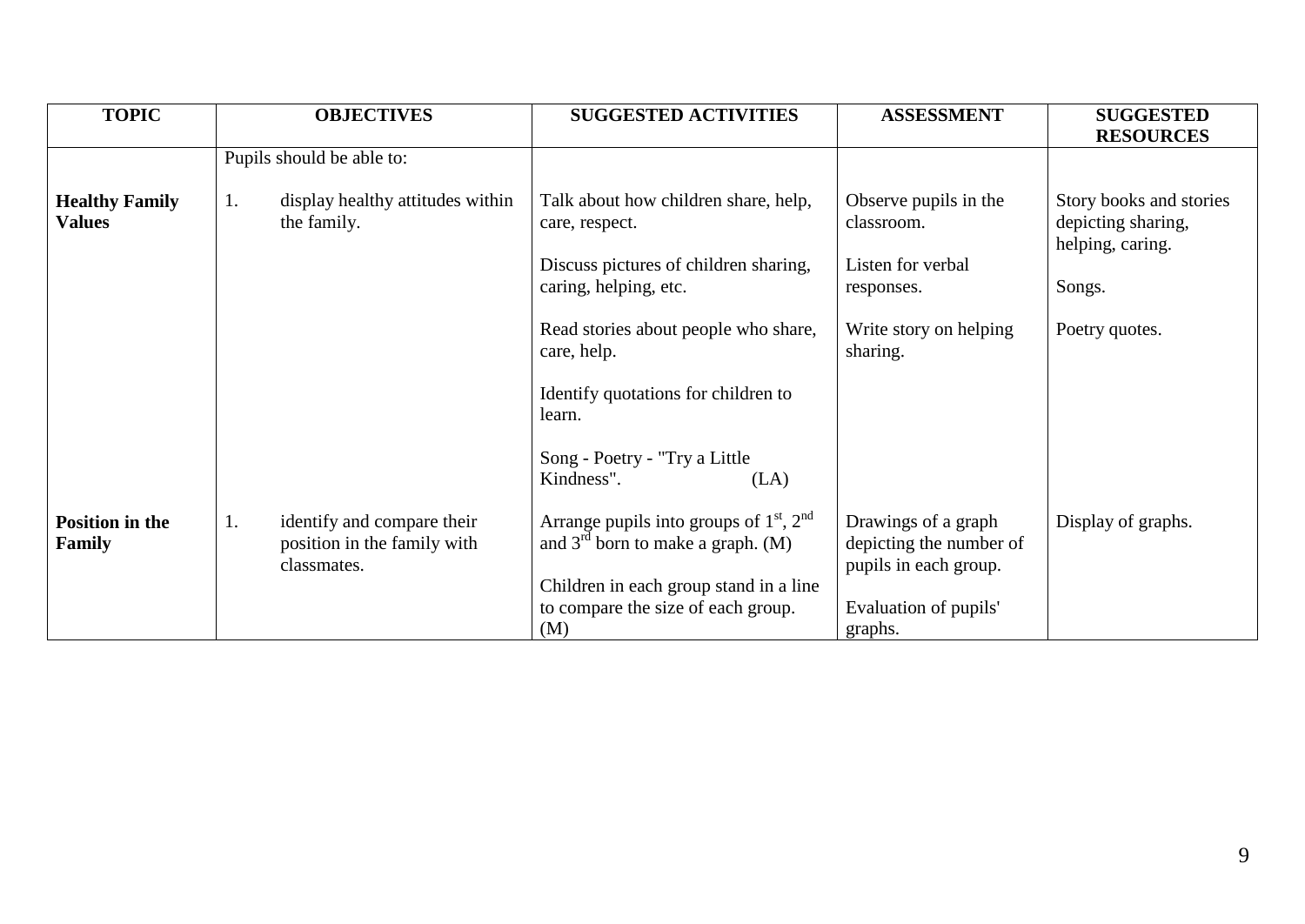| <b>TOPIC</b>                                   | <b>OBJECTIVES</b>                                   | <b>SUGGESTED ACTIVITIES</b>                                                                                                                                                                                                               | <b>ASSESSMENT</b>                                                                                                                                          | <b>SUGGESTED</b><br><b>RESOURCES</b>                         |
|------------------------------------------------|-----------------------------------------------------|-------------------------------------------------------------------------------------------------------------------------------------------------------------------------------------------------------------------------------------------|------------------------------------------------------------------------------------------------------------------------------------------------------------|--------------------------------------------------------------|
|                                                | Pupils should be able to:                           |                                                                                                                                                                                                                                           |                                                                                                                                                            |                                                              |
| <b>Family Tree</b>                             | collect simple data about the<br>1.<br>family.      | Draw a family tree of persons living in<br>your home.<br>(SS)<br>Build the picture up person by person,<br>labelling and ordering the members of<br>the family $1st$ born on left.<br>(VA)<br>Ask children questions about the<br>family. | Filling in blanks e.g.<br>I have _______ sisters.<br>I have brothers.<br>There are <u>equilibration</u> males in<br>my family etc.<br>Sentence completion. | Illustration of a family<br>tree as drawn by the<br>teacher. |
| Family<br><b>Celebrations</b><br><b>Events</b> | identify occasions celebrated in<br>1.<br>the home. | Talk about family celebrations and<br>teacher lists them.<br>Draw about the events, celebration.<br>(VA)<br>Pupils make greeting cards.<br>(VA)                                                                                           | Sharing and caring for<br>others.<br>Service to others.<br>Giving and leaving.                                                                             | Pictures photographs of<br>celebrated events,<br>occasions.  |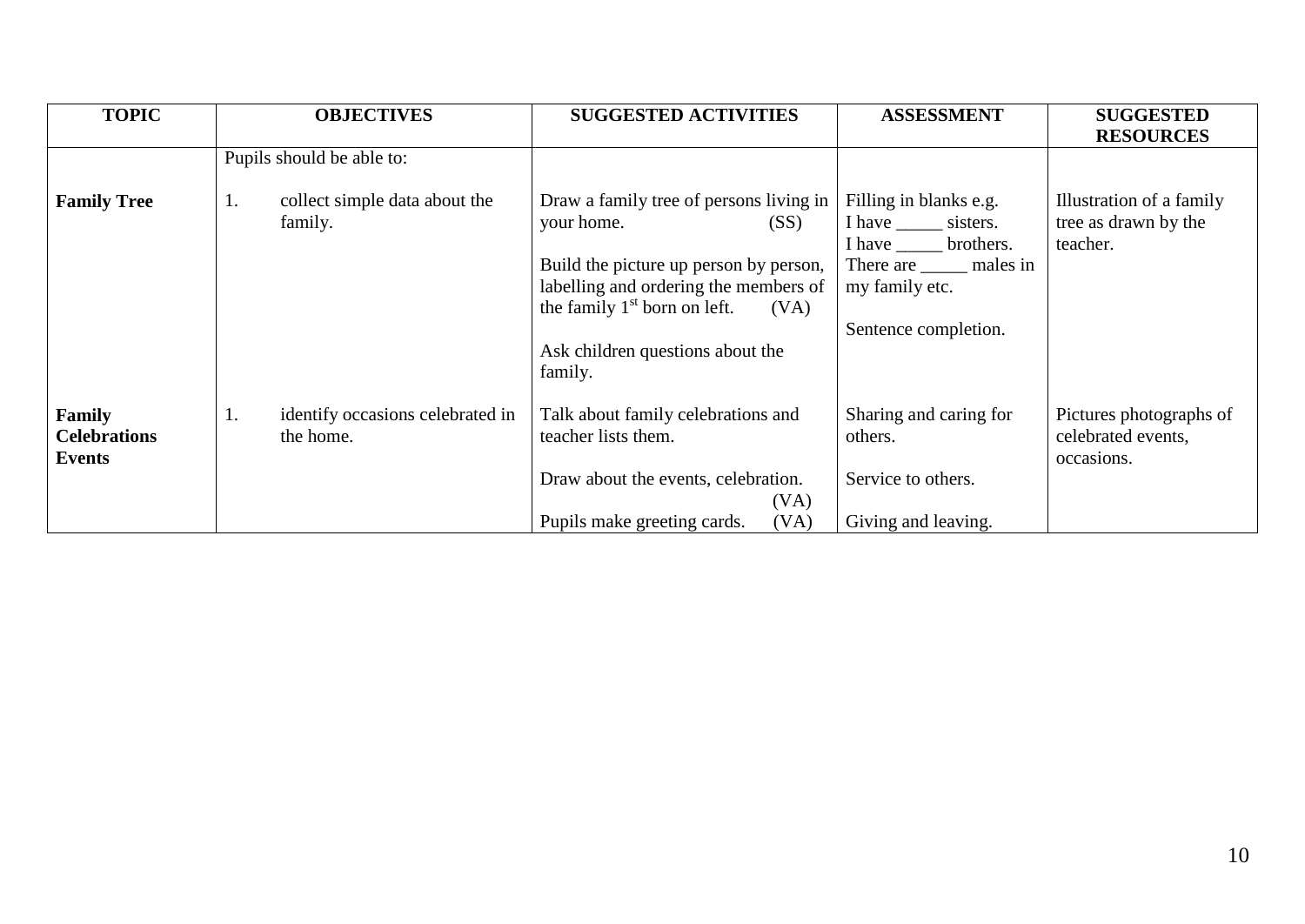| <b>TOPIC</b>    |    | <b>OBJECTIVES</b>                              | <b>SUGGESTED ACTIVITIES</b>                    | <b>ASSESSMENT</b>               | <b>SUGGESTED</b>    |
|-----------------|----|------------------------------------------------|------------------------------------------------|---------------------------------|---------------------|
|                 |    |                                                |                                                |                                 | <b>RESOURCES</b>    |
| <b>PERSONAL</b> |    | Pupils should be able to:                      |                                                |                                 |                     |
| <b>HYGIENE</b>  | 1. | identify and name various body parts;          | Teacher/pupil discussion. (LA)                 | Simple question/                | Video/television.   |
| <b>The Body</b> |    |                                                |                                                | answer activities -             |                     |
| (Skin)          | 2. | state the specific functions of body<br>parts; | Photographing of self and others. (VA)         | oral, written.                  | Toiletries.         |
|                 | 3. | use the correct terminology for body           | Reciting relevant health rhymes/songs.<br>(LA) | Drawing/painting/<br>modelling. | Pictures/posters.   |
|                 |    | parts and bodily functions;                    |                                                |                                 | Charts.             |
|                 |    |                                                | Viewing video tapes and filmstrips to          | Demonstrations by               |                     |
|                 | 4. | understand the importance of practising        | teach about body parts and their               | teacher/health                  | Resource personnel. |
|                 |    | proper hygiene on a daily basis;               | functions. (VA)                                | personnel.                      |                     |
|                 |    |                                                |                                                |                                 | Models.             |
|                 | 5. | develop an appreciation for their              | Observing and handling models.                 | Completing written              |                     |
|                 |    | bodies;                                        |                                                | exercises.                      | Towel/washcloth.    |
|                 |    |                                                | Internet research. (IT)                        |                                 |                     |
|                 | 6. | demonstrate a knowledge of the correct         |                                                | True and false items.           | Sponge.             |
|                 |    | use of bathroom facilities.                    | Drawing/painting/modelling. (VA)               |                                 |                     |
|                 |    |                                                |                                                | Quizz.                          | Soap.               |
|                 |    |                                                | Visits by resource personnel - nurse.          |                                 |                     |
|                 |    |                                                |                                                | Puppetry.                       | Computer software.  |
|                 |    |                                                | Practical experience in correct                |                                 |                     |
|                 |    |                                                | bathroom/toilet behaviour.                     |                                 |                     |
|                 |    |                                                | Physical activities. (PE)                      |                                 |                     |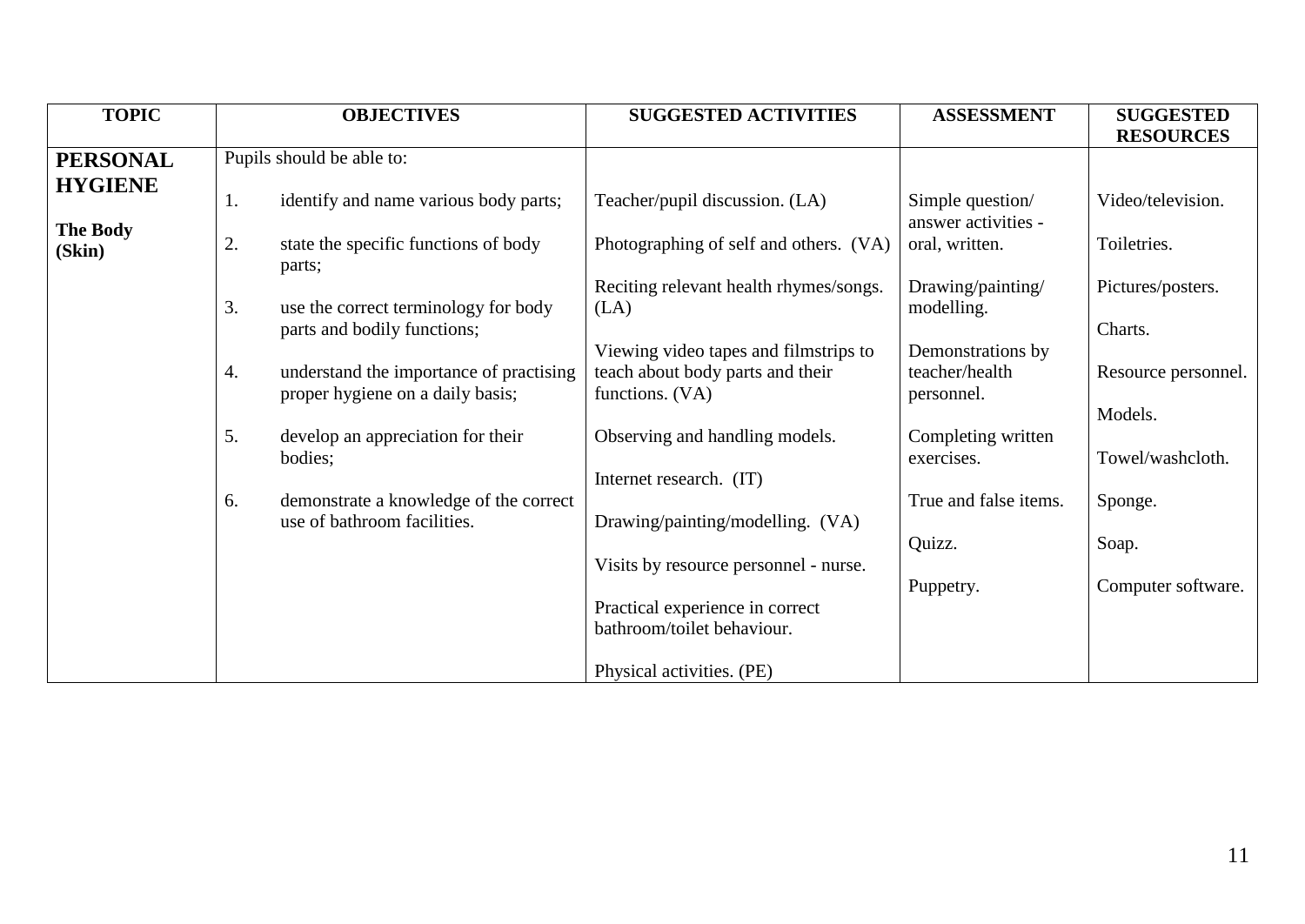| <b>TOPIC</b>                         | <b>OBJECTIVES</b>                                                | <b>SUGGESTED ACTIVITIES</b>                                           | <b>ASSESSMENT</b>                    | <b>SUGGESTED</b><br><b>RESOURCES</b>   |
|--------------------------------------|------------------------------------------------------------------|-----------------------------------------------------------------------|--------------------------------------|----------------------------------------|
|                                      | Pupils should be able to:                                        |                                                                       |                                      |                                        |
| <b>The Mouth and</b><br><b>Teeth</b> | state the importance of the teeth,<br>1.<br>tongue and gums;     | Examining the mouth using mirrors.                                    | Quizz activities.                    | Mirrors.                               |
|                                      | 2.<br>understand the relationship between a                      | Observing and discussing<br>pictures/slides depicting a healthy/      | Poster making.                       | Pictures of teeth,<br>tongue, mouth.   |
|                                      | healthy mouth and a pleasant<br>appearance;                      | unhealthy mouth.                                                      | Competitions.                        | Models of teeth and                    |
|                                      | 3.<br>identify the various types of teeth and                    | Observing a model of a set of teeth.                                  | Creative writing.                    | mouth.                                 |
|                                      | their specific functions;                                        | Use of video tapes and models to<br>demonstrate care of the teeth and | Making related<br>booklets.          | Video tapes/films.                     |
|                                      | 4.<br>demonstrate correct ways of caring for<br>the teeth;       | mouth parts.                                                          | Dramatisation and                    | Equipment and<br>materials for care of |
|                                      | 5.<br>choose foods which promote healthy                         | Collecting and displaying foods which<br>promote healthy teeth.       | role-playing.                        | the teeth.                             |
|                                      | teeth;                                                           | Collecting and displaying dental                                      | Drawing, colouring<br>and modelling. | Charts and posters.                    |
|                                      | recognise the need for regular visits to<br>6.<br>the dentists;  | cleansers.                                                            | Demonstrations.                      | Puppets and<br>materials for           |
|                                      | 7.<br>understand the nature and care of the                      | Library and internet research. (IT)                                   | Written tests.                       | making puppets.                        |
|                                      | primary teeth;                                                   | Making reports and presentations on<br>the researched materials. (LA) |                                      | Computer software.                     |
|                                      | 8.<br>create a poster to promote the growth<br>of healthy teeth. |                                                                       |                                      |                                        |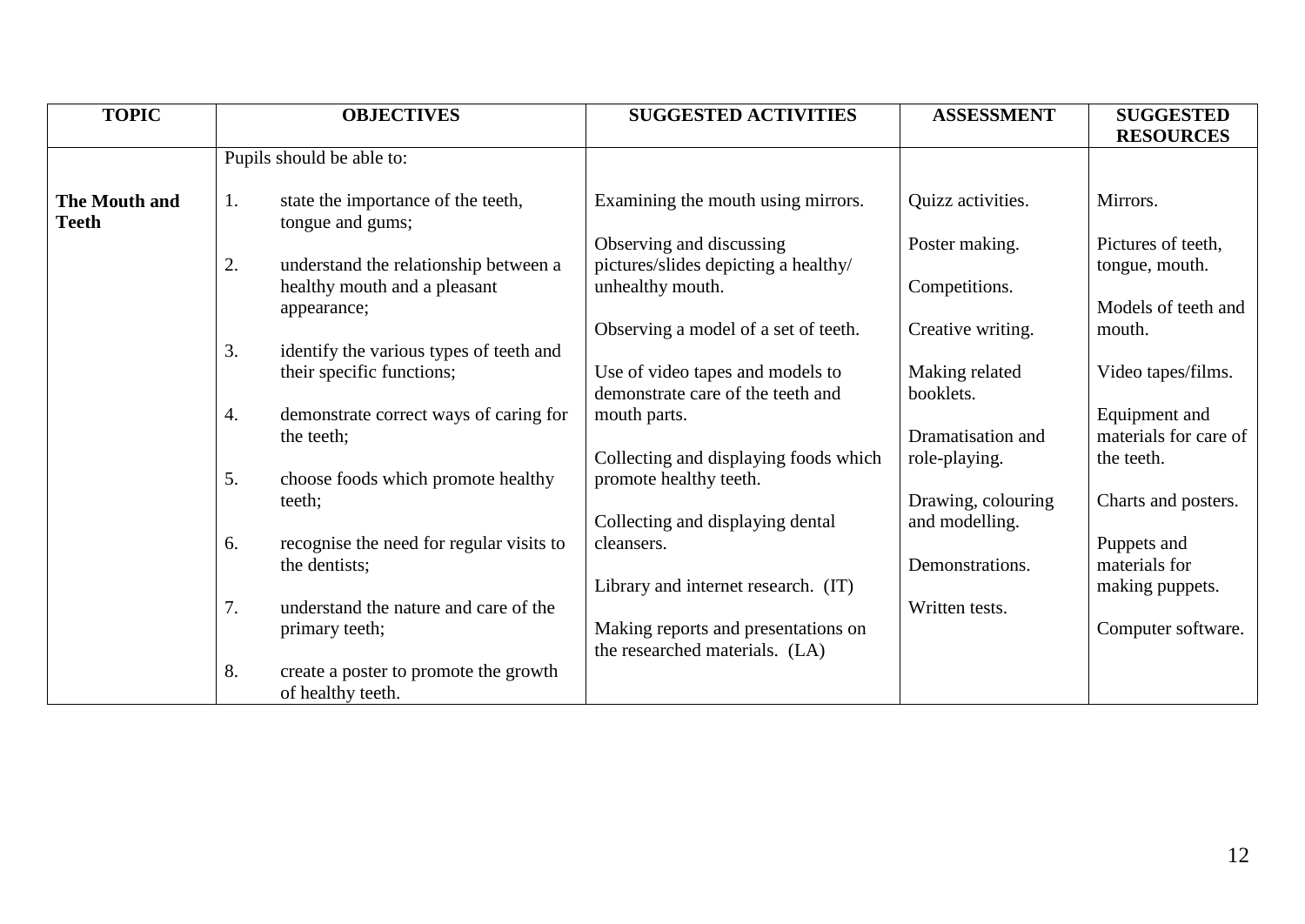| <b>TOPIC</b> | <b>OBJECTIVES</b> | <b>SUGGESTED ACTIVITIES</b>       | <b>ASSESSMENT</b>                   | <b>SUGGESTED</b>                     |
|--------------|-------------------|-----------------------------------|-------------------------------------|--------------------------------------|
|              |                   |                                   |                                     | <b>RESOURCES</b>                     |
|              |                   |                                   |                                     |                                      |
|              |                   | Related songs/poems/stories. (LA) | Completing work<br>sheets involving | Related songs/ poems<br>and stories. |
|              |                   | Word games/puzzles/puppetry.      |                                     |                                      |
|              |                   | (LA & VA)                         | 1. The cloze procedure              | Dental auxilaries,                   |
|              |                   |                                   | 2. Dot to dot                       | hygienist, dentist.                  |
|              |                   |                                   | 3. Matching activities              |                                      |
|              |                   |                                   | 4. Multiple choice                  | Books and other                      |
|              |                   |                                   | 5. Cross word puzzles,              | resource materials.                  |
|              |                   |                                   | etc.                                |                                      |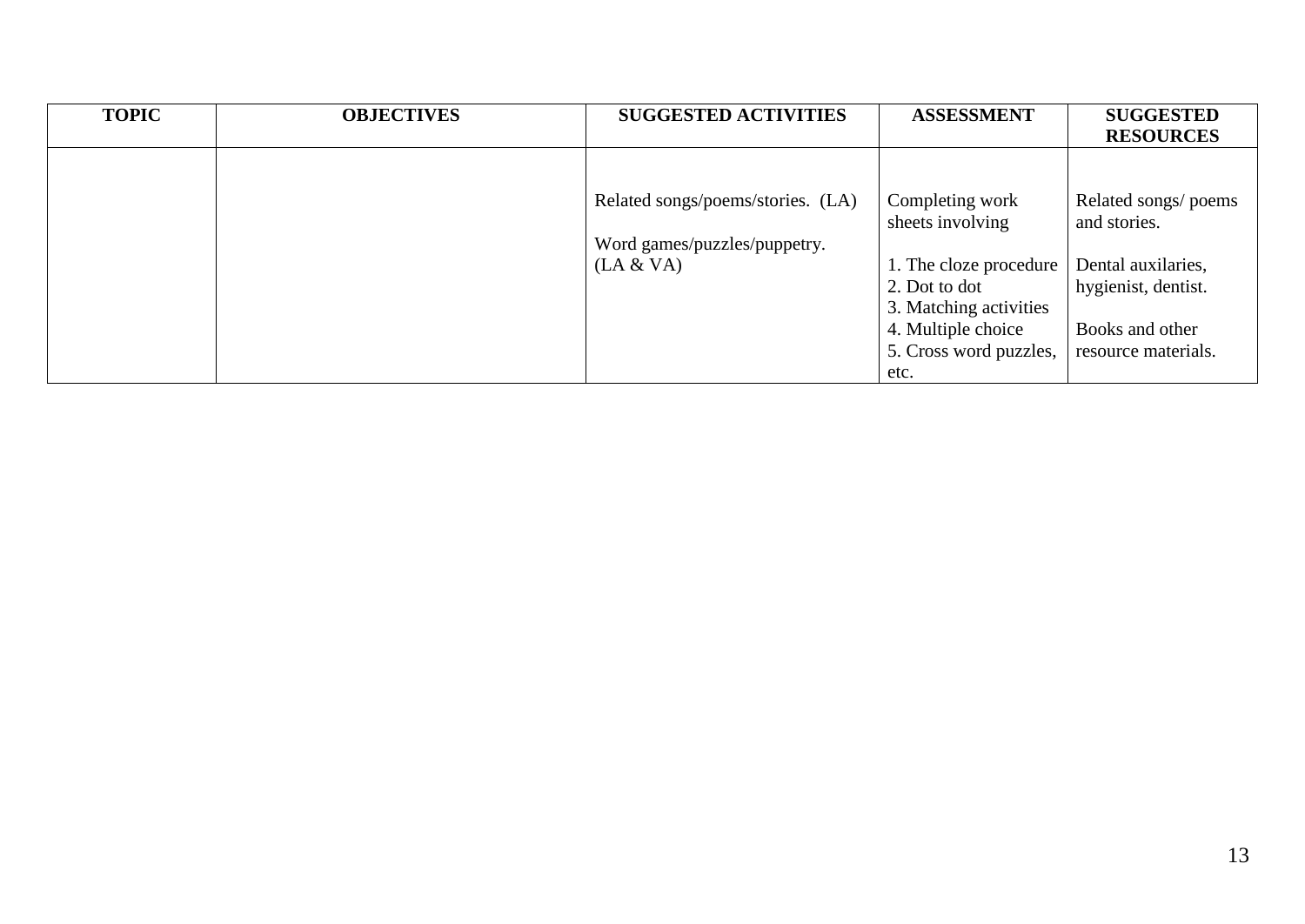| <b>TOPIC</b>            |    | <b>OBJECTIVES</b>                      | <b>SUGGESTED ACTIVITIES</b>        | <b>ASSESSMENT</b>         | <b>SUGGESTED</b>        |
|-------------------------|----|----------------------------------------|------------------------------------|---------------------------|-------------------------|
|                         |    |                                        |                                    |                           | <b>RESOURCES</b>        |
| <b>SENSORY</b>          |    | Pupils should be able to:              |                                    |                           |                         |
| <b>PERCEPTION</b>       |    |                                        |                                    |                           |                         |
|                         | 1. | list the senses;                       | Practical demonstrations of the    | Making information        | A variety of objects,   |
| <b>The Sense Organs</b> |    |                                        | senses at play.                    | booklets.                 | foods, liquids.         |
|                         | 2. | name the sense organs;                 |                                    |                           |                         |
|                         |    |                                        | Identifying certain items and      | Poster making.            | Materials of different  |
|                         | 3. | briefly discuss how the sense organs   | fragrances.                        |                           | textures and sizes.     |
|                         |    |                                        |                                    | Dramatisation and         |                         |
|                         |    | work;                                  |                                    |                           |                         |
|                         |    |                                        | Locating sense organs on the       | role-playing.             | Pictures/charts.        |
|                         | 4. | state the benefits of the senses to    | body.                              |                           |                         |
|                         |    | everyday life;                         |                                    | Quizz activities.         | Video tapes/filmstrips. |
|                         |    |                                        | Observing pictures and charts to   |                           |                         |
|                         | 5. | exhibit an appreciation for the proper | identify organ. (VA)               | Making presentation       | Musical instruments.    |
|                         |    | care of sense organs;                  |                                    | and reports.              |                         |
|                         |    |                                        | Viewing video tapes and filmstrips |                           | Coloured objects.       |
|                         | 6. | show sensitivity to persons with       | to discuss the senses and sense    | Making picture            |                         |
|                         |    | disabilities;                          | organs at work. $(VA & LA)$        | puzzles.                  | Stories/poems/ songs.   |
|                         |    |                                        |                                    |                           |                         |
|                         | 7. |                                        |                                    |                           |                         |
|                         |    | display a knowledge of some diseases   | Puppetry and role-playing to       | Completing ditto          | Resource personnel.     |
|                         |    | which affect the sense organs;         | reinforce the importance and       | sheets involving items    |                         |
|                         |    |                                        | interdependence of the senses.     | such as:                  | Computer/computer       |
|                         |    |                                        | (VA & LA)                          | true and false            | software.               |
|                         |    |                                        |                                    | spot the difference       |                         |
|                         |    |                                        | A visit to the blind workshop.     | 3.<br>matching            | Models.                 |
|                         |    |                                        |                                    | multiple choice           |                         |
|                         |    |                                        | Discussion with resource           | word searches<br>5.       | Slides.                 |
|                         |    |                                        | personnel. (LA)                    | fill in the missing<br>6. |                         |
|                         |    |                                        |                                    | word.                     | Books and other source  |
|                         |    |                                        |                                    |                           | materials.              |
|                         |    |                                        |                                    |                           |                         |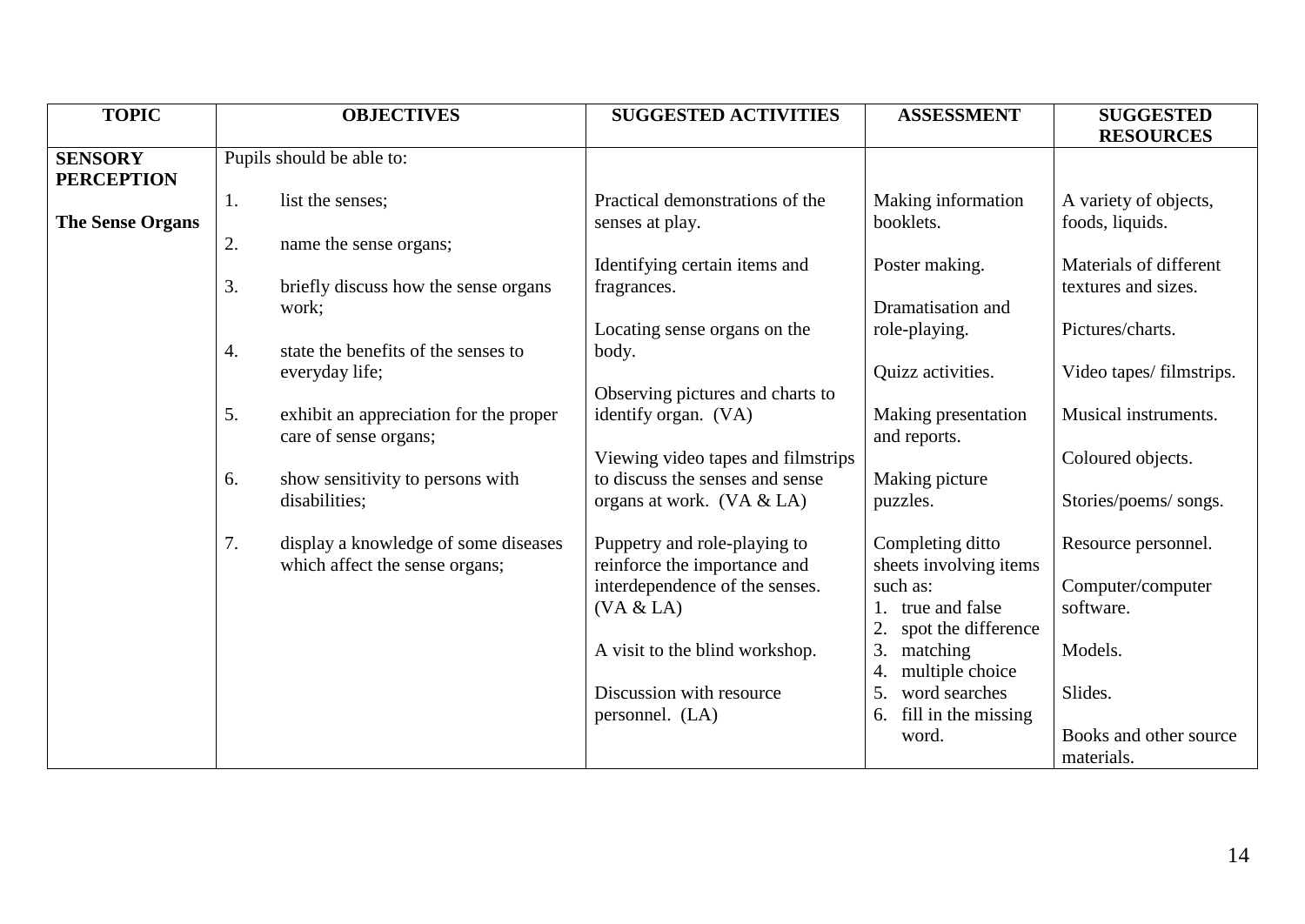| <b>TOPIC</b>                |    | <b>OBJECTIVES</b>                       | <b>SUGGESTED ACTIVITIES</b>           | <b>ASSESSMENT</b>       | <b>SUGGESTED</b>     |
|-----------------------------|----|-----------------------------------------|---------------------------------------|-------------------------|----------------------|
|                             |    |                                         |                                       |                         | <b>RESOURCES</b>     |
| <b>ELEMENTS OF A</b>        |    | Pupils should be able to:               |                                       |                         |                      |
| <b>HEALTHY</b>              |    |                                         |                                       |                         |                      |
| <b>LIFESTYLE</b>            | 1. | state the importance of food to the     | Small and large group discussions on  | Questions and           | Related pictures and |
|                             |    | human body;                             | foods. $(LA)$                         | answers.                | charts.              |
| <b>Food &amp; Nutrition</b> |    |                                         |                                       |                         |                      |
|                             | 2. | identify the different sources of food; | Observing people, animals, birds to   | Informal talks.         | Video/films.         |
|                             |    |                                         |                                       |                         |                      |
|                             |    |                                         | determine how they feed.              |                         |                      |
|                             | 3. | understand that the different foods we  |                                       | Solving riddles.        | Posters.             |
|                             |    | eat perform different functions in our  | Collecting and labelling a variety of |                         |                      |
|                             |    | bodies;                                 | foods.                                | Creative writing.       | Puppets.             |
|                             |    |                                         |                                       |                         |                      |
|                             | 4. | name the various food groups;           | Puppetry to relate ideas about foods. | Poster making           | Songs/poems/stories. |
|                             |    |                                         | (VA)                                  | competitions.           |                      |
|                             | 5. | choose healthful foods for a well-      |                                       |                         | Riddles.             |
|                             |    | balanced diet;                          | Carrying out research and making      | Journal writing.        |                      |
|                             |    |                                         |                                       |                         |                      |
|                             |    |                                         | reports and presentations on local    |                         | Computer software.   |
|                             | 6. | state the importance of water in the    | foods. (LA)                           | Ditto sheet activities. |                      |
|                             |    | diet;                                   |                                       |                         | Books and source     |
|                             |    |                                         | Making posters depicting healthy      | Quizz activities.       | materials.           |
|                             | 7. | develop healthy habits in relation to   | foods. (VA)                           |                         |                      |
|                             |    | food preparation and handling;          |                                       | Written tests.          | Resource personnel - |
|                             |    |                                         | Constructing graphs and pictograms    |                         | dietician/farmer,    |
|                             | 8. | appreciate cultural and religious       | e.g. favourite/popular foods. (M)     | Project displays.       | nurse/doctor.        |
|                             |    | differences related to food             |                                       |                         |                      |
|                             |    |                                         |                                       |                         |                      |
|                             |    | preferences;                            | Viewing related tapes, videos and     | Producing booklets.     | Cooking utensils.    |
|                             |    |                                         | films on preparation of foods.        |                         |                      |
|                             | 9. | state the main meals of the day;        |                                       | Related word games.     | Graphs and           |
|                             |    |                                         | Nature walks/field trips/tours, etc.  |                         | pictograms.          |
|                             |    |                                         | (SS)                                  | Matching activities.    |                      |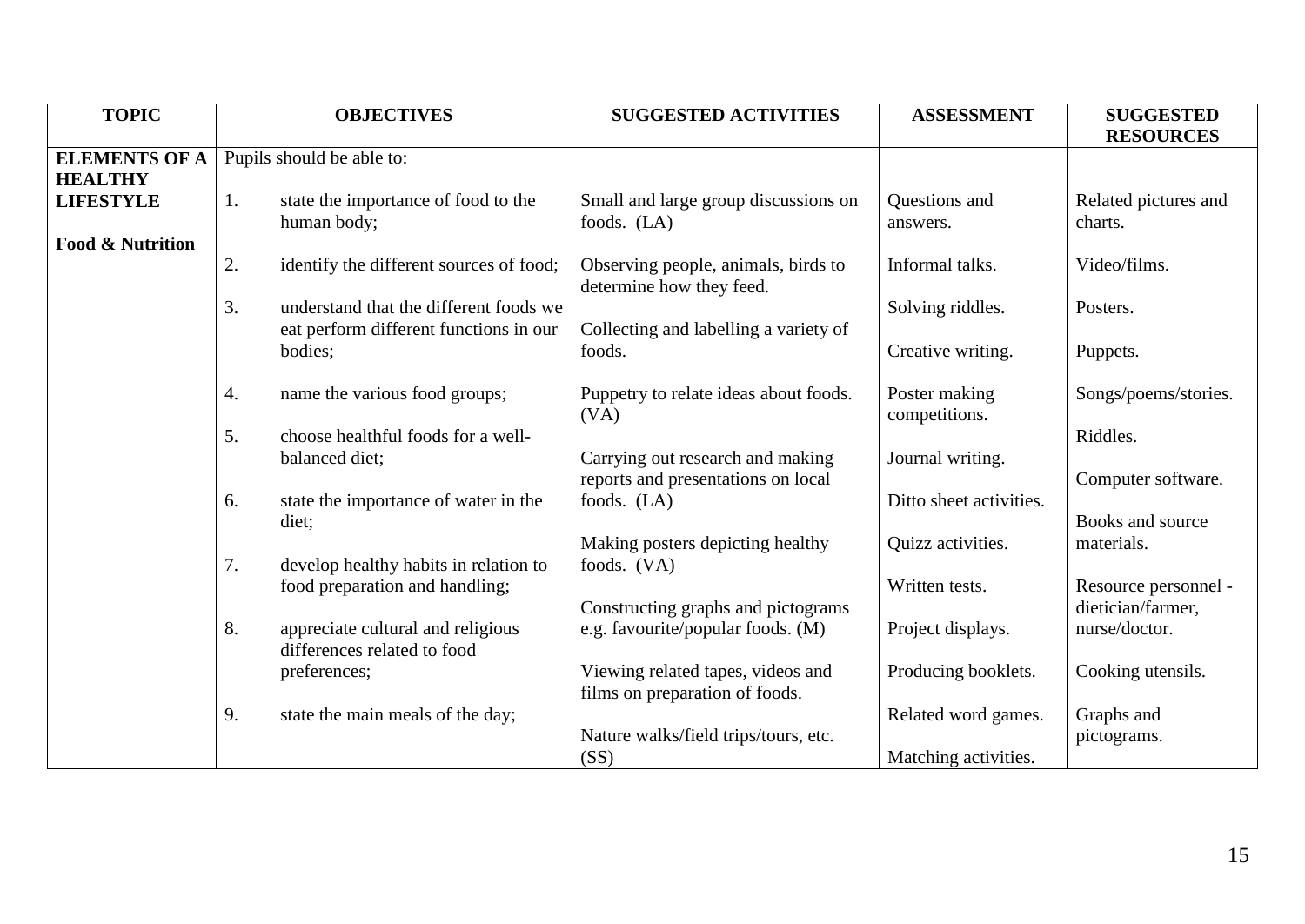| <b>TOPIC</b> | <b>OBJECTIVES</b>                                          | <b>SUGGESTED ACTIVITIES</b>                                                                                                                                                                                                                                                                                                                                                                              | <b>ASSESSMENT</b>                                                     | <b>SUGGESTED</b><br><b>RESOURCES</b> |
|--------------|------------------------------------------------------------|----------------------------------------------------------------------------------------------------------------------------------------------------------------------------------------------------------------------------------------------------------------------------------------------------------------------------------------------------------------------------------------------------------|-----------------------------------------------------------------------|--------------------------------------|
|              | discuss the foods which may make up<br>10.<br>these meals; | Discussions with resource personnel<br>- dietician/nutritionist - food for<br>breakfast, lunch and dinners.<br>Interviews and discussions among<br>themselves as it relates to food<br>preferences.<br>Simple demonstrations to show the<br>presence of water in foods. (IS)<br>Labelling/colouring modelling.<br>Related poems/songs. (LA)<br>Dramatisation and role-playing.<br>(LA)<br>Puppetry. (VA) | Producing comic strips<br>and picture stories.<br>Keeping portfolios. |                                      |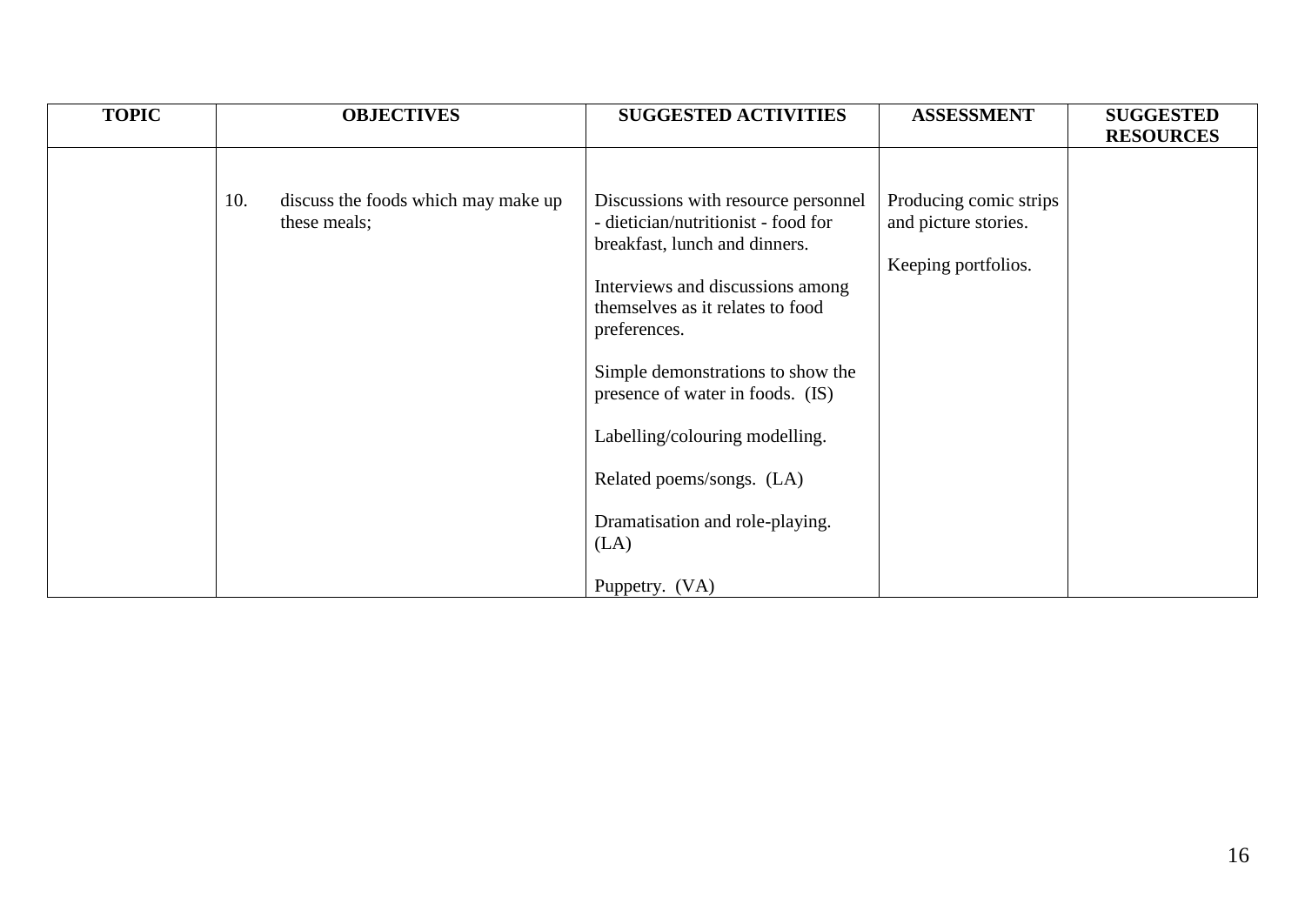| <b>TOPIC</b>         | <b>OBJECTIVES</b>         |                                           | <b>SUGGESTED ACTIVITIES</b>         | <b>ASSESSMENT</b>   | <b>SUGGESTED</b>    |
|----------------------|---------------------------|-------------------------------------------|-------------------------------------|---------------------|---------------------|
|                      |                           |                                           |                                     |                     | <b>RESOURCES</b>    |
|                      | Pupils should be able to: |                                           |                                     |                     |                     |
|                      |                           |                                           |                                     |                     |                     |
| Posture, Sleep &     | 1.                        | discuss the different ways of relaxation; | Informal talks with pupils about    | Writing about their | Posters.            |
| <b>Rest Exercise</b> |                           |                                           | their bodies.                       | favourite game or   |                     |
|                      | 2.                        | relate their own methods of relaxing;     |                                     | sport.              | Filmstrips.         |
|                      |                           |                                           | Playing games and giving            |                     |                     |
|                      | 3.                        | state some reasons why it is important    | demonstrations. (PE)                | Poster making.      | Video.              |
|                      | to sleep;                 |                                           |                                     |                     |                     |
|                      |                           |                                           | Library and internet research. (IT) | Demonstrations by   | Coach/fitness.      |
|                      | 4.                        | recognise the importance of exercise to   |                                     | pupils.             |                     |
|                      | healthy living;           |                                           | Carrying out simple tests - pulse,  |                     | Instructor.         |
|                      |                           |                                           | heartbeat, etc.                     | Related poems/songs |                     |
|                      | 5.                        | describe and participate in games they    |                                     | and jingles.        | Pictures.           |
|                      | love;                     |                                           | Exercise activities. (PE)           |                     |                     |
|                      |                           |                                           |                                     | Physical tests.     | Outdoor equipment.  |
|                      | 6.                        | demonstrate correct techniques when       | View pictures/videos. (VA)          |                     |                     |
|                      | exercising;               |                                           |                                     | Completing          | Puzzles.            |
|                      |                           |                                           |                                     | worksheets.         |                     |
|                      | 7.                        | understand the benefits of good posture   |                                     |                     | Books and other     |
|                      |                           | while sitting and standing.               |                                     |                     | resource materials. |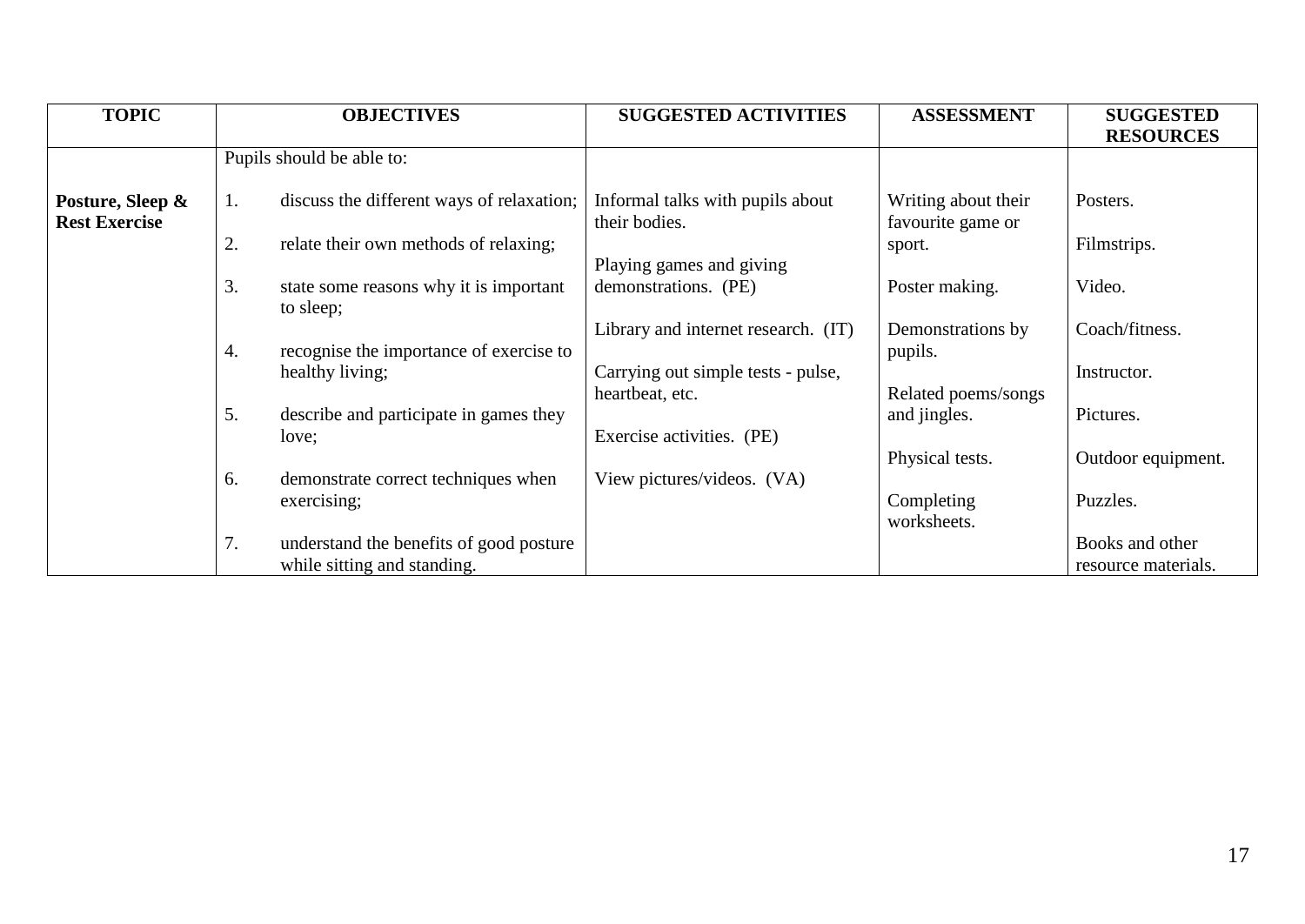| <b>TOPIC</b>              |                           | <b>OBJECTIVES</b>                    | <b>SUGGESTED ACTIVITIES</b>                    | <b>ASSESSMENT</b>       | <b>SUGGESTED</b>       |
|---------------------------|---------------------------|--------------------------------------|------------------------------------------------|-------------------------|------------------------|
|                           |                           |                                      |                                                |                         | <b>RESOURCES</b>       |
| <b>ENVIRONMENTAL</b>      | Pupils should be able to: |                                      |                                                |                         |                        |
| <b>HEALTH</b>             |                           |                                      |                                                |                         |                        |
|                           | 1.                        | define the term "environment";       | Small and large group discussions              | Quizz activities.       | Pictures/charts        |
| <b>Taking Care of the</b> |                           |                                      | on the environment. (LA)                       |                         | depicting healthy and  |
| <b>Environment</b>        | 2.                        | list some of the ways of keeping     |                                                | Creative writing        | unhealthy              |
|                           |                           | their environment clean and healthy; | Tours to sewage plant/a landfill, etc.<br>(SS) | competitions.           | environments.          |
|                           | 3.                        | explain the need for a healthy       |                                                | Poster making           | Videos/films.          |
|                           | environment;              |                                      | Clean up projects around the home/             | competitions.           |                        |
|                           |                           |                                      | school/community.                              |                         | Newspaper articles     |
|                           | 4.                        | briefly explain what is meant by     |                                                | Presenting research     | relevant to topic.     |
|                           | pollution;                |                                      | Creating gardens e.g. tyre. (IS)               | findings.               |                        |
|                           |                           |                                      |                                                |                         | Books and pamphlets.   |
|                           | 5.                        | name some types of pollution;        | Poster making. (VA)                            | Project displays.       |                        |
|                           |                           |                                      |                                                |                         | Computer software.     |
|                           | 6.                        | describe some of the ways of         | Viewing related video tapes. (VA)              | Producing information   |                        |
|                           | controlling pollution;    |                                      |                                                | booklets and readers.   | Cam-corders and        |
|                           |                           |                                      | Making of garbage bins.                        |                         | cameras.               |
|                           | 7.                        | recognise the importance of proper   |                                                | Oral and written tests. |                        |
|                           | garbage disposal;         |                                      | Carrying out research and                      |                         | Portfolios.            |
|                           |                           |                                      | investigating some causes of                   | Dramatisation and       |                        |
|                           | 8.                        | list some common household pests;    | pollution in Barbados. (IT, LA & IS)           | role-playing -the       | Books.                 |
|                           |                           |                                      |                                                | Public Health Team.     |                        |
|                           | 9.                        | safeguard against the dangers of     | Viewing pictures of and drawing                |                         | Poems/songs/stories.   |
|                           | household pests;          |                                      | some household pests. (VA)                     | Puppetry.               |                        |
|                           |                           |                                      |                                                |                         | Puzzles.               |
|                           |                           |                                      | Documenting this information.                  | Discussing portfolios.  |                        |
|                           |                           |                                      | (LA & T)                                       |                         | Materials for puppets. |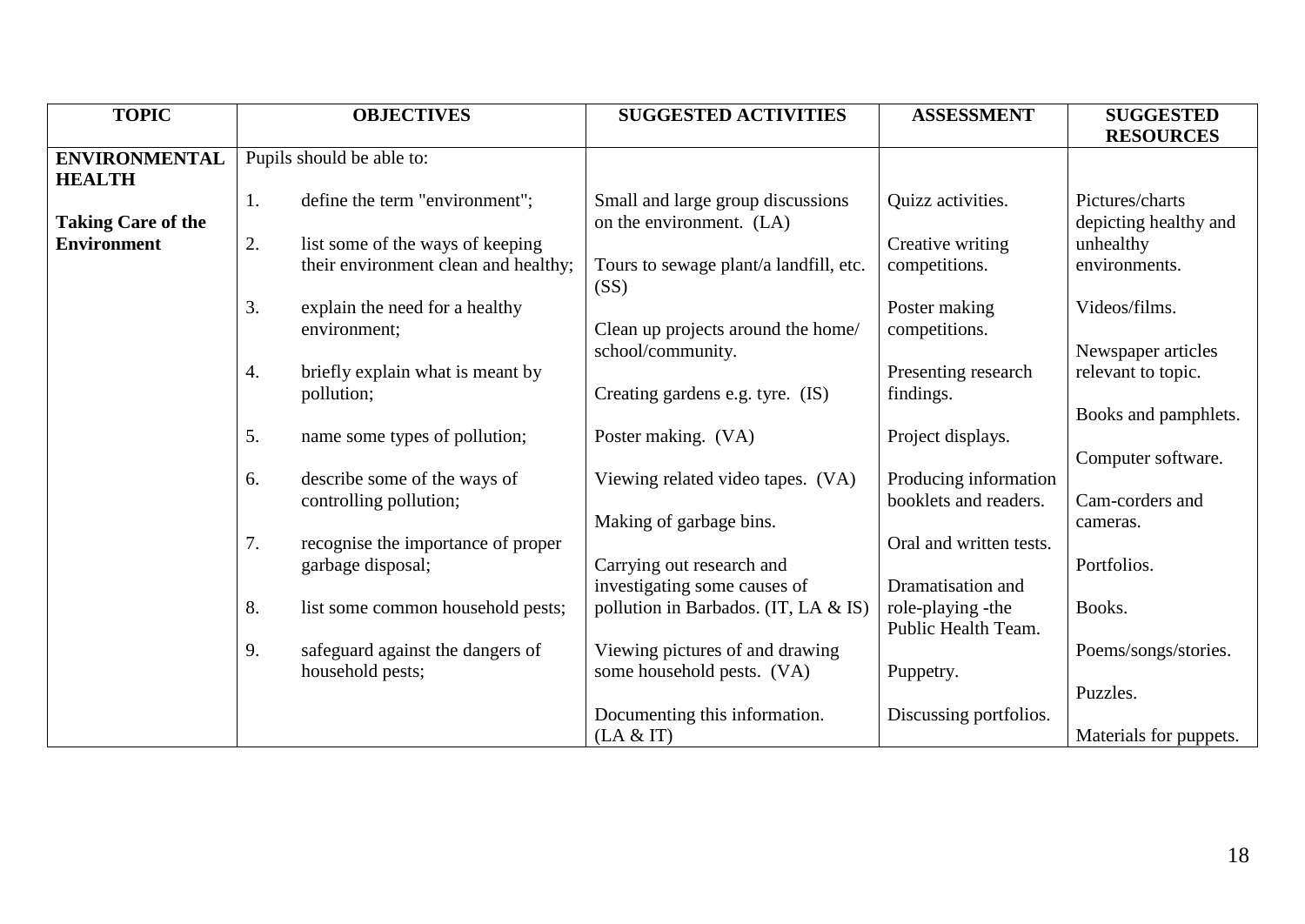| <b>TOPIC</b> | <b>OBJECTIVES</b>                                                                  | <b>SUGGESTED ACTIVITIES</b>                                                                       | <b>ASSESSMENT</b> | <b>SUGGESTED</b><br><b>RESOURCES</b> |
|--------------|------------------------------------------------------------------------------------|---------------------------------------------------------------------------------------------------|-------------------|--------------------------------------|
|              | identify and appreciate the roles of the<br>10.<br>related health workers;         | Making models of garbage trucks,<br>carts. $(VA)$                                                 |                   |                                      |
|              | briefly explain the role of the National<br>11.<br><b>Conservation Commission.</b> | Visits by persons working at<br>keeping Barbados Clean - Health<br>Inspector/Public Health Nurse. |                   |                                      |
|              |                                                                                    | Producing portfolios. (LA)                                                                        |                   |                                      |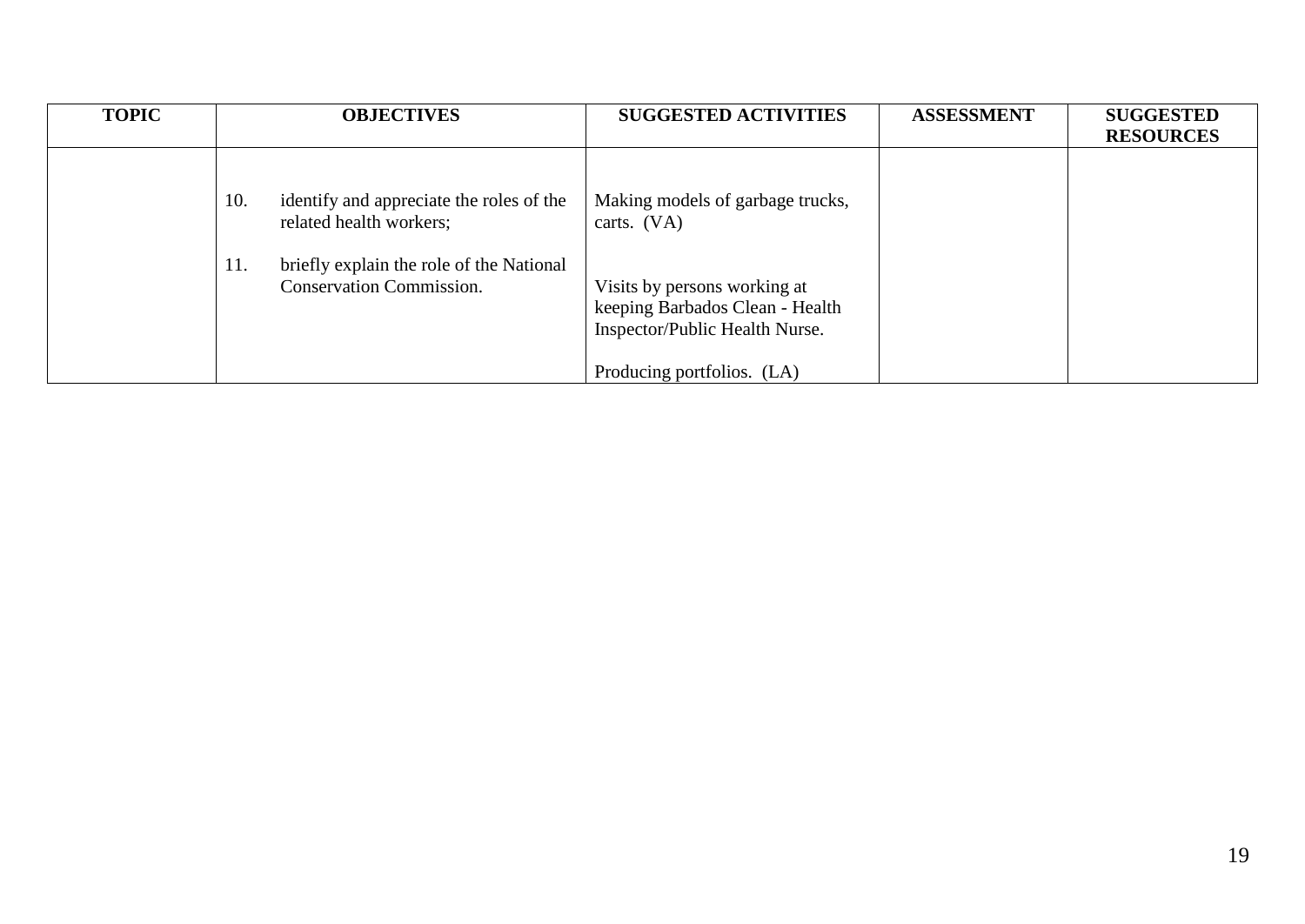| <b>TOPIC</b>                      | <b>OBJECTIVES</b>                                                              | <b>SUGGESTED ACTIVITIES</b>                          | <b>ASSESSMENT</b>                              | <b>SUGGESTED</b><br><b>RESOURCES</b>  |
|-----------------------------------|--------------------------------------------------------------------------------|------------------------------------------------------|------------------------------------------------|---------------------------------------|
| <b>SAFETY</b><br><b>EDUCATION</b> | Pupils should be able to:                                                      |                                                      |                                                |                                       |
| The Home, School                  | state the importance of safety in their<br>1.<br>lives;                        | Making models. (VA)                                  | Art and craft display.                         | Charts/pictures.                      |
| and Community                     | 2.<br>take responsibility for their own safety;                                | Small and large group discussions<br>on safety. (LA) | Role-playing.                                  | Models.                               |
|                                   | 3.<br>demonstrate an awareness of some                                         | Compiling a set of their own safety                  | Picture/poster making.                         | Materials for making<br>models.       |
|                                   | safety rules;                                                                  | rules. (LA)                                          | Questions and answer<br>sessions.              |                                       |
|                                   | select safe places to play at home/<br>4.                                      | Make safety posters. (VA)                            |                                                | Picture/story books.                  |
|                                   | school and in the community;                                                   | Act out scenarios common to home/                    | Project display.                               | Collection of poems,<br>rhymes/songs. |
|                                   | 5.<br>avoid play and activities which are<br>harmful to themselves and others; | school/community. (LA)                               | Creative writing.                              | Videos and filmstrips.                |
|                                   | display a knowledge of road signs and<br>6.<br>signals;                        | Demonstrating safe play activities.<br>(LA)          | Producing information<br>booklets and readers. | Computer software.                    |
|                                   | 7.<br>develop an awareness of household                                        | Resource persons to give talks.                      | Giving demonstrations<br>and making            | Riddles/games.                        |
|                                   | hazards;                                                                       | Special research projects.<br>(IT & LA)              | presentations.                                 | Playground<br>equipment.              |
|                                   |                                                                                | Viewing videos and films.                            | Oral and written tests.                        |                                       |
|                                   |                                                                                |                                                      | Quizz activities.                              | Resource personnel.                   |
|                                   |                                                                                | Sharing their personal experiences.<br>(LA)          |                                                |                                       |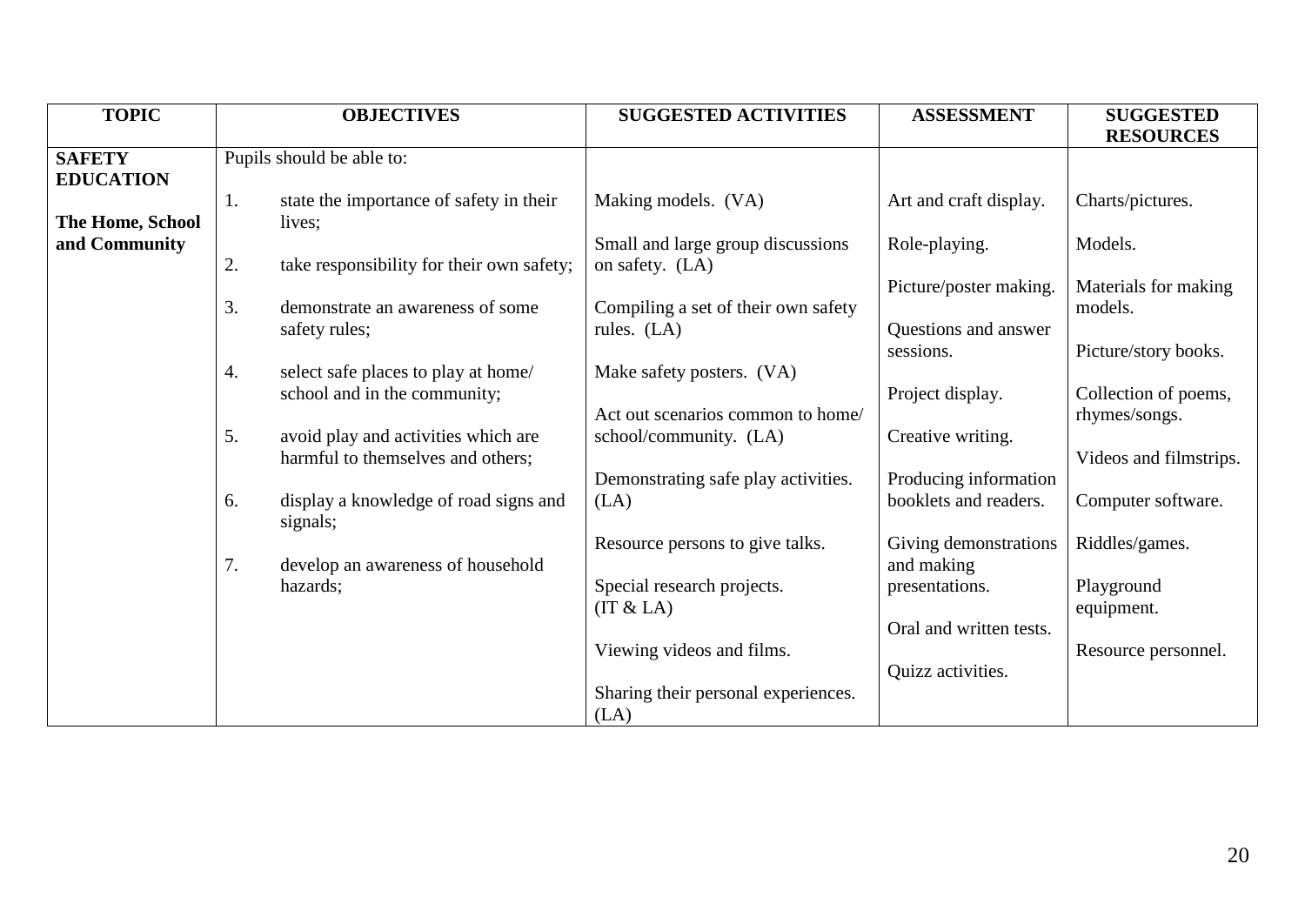| <b>TOPIC</b> | <b>OBJECTIVES</b>                                                                                      | <b>SUGGESTED ACTIVITIES</b>                                                        | <b>ASSESSMENT</b> | <b>SUGGESTED</b><br><b>RESOURCES</b> |
|--------------|--------------------------------------------------------------------------------------------------------|------------------------------------------------------------------------------------|-------------------|--------------------------------------|
|              | 8.<br>demonstrate the correct procedures in<br>handling emergencies e.g. fire drill;                   | Relevant poems, songs, rhymes and<br>stories. (LA)                                 |                   |                                      |
|              | 9.<br>list the contact numbers for key persons<br>during an emergency e.g. police,<br>ambulance, etc.; | Practical exercises and drill for<br>safety.<br>Field trips and project work. (SS) |                   |                                      |
|              | 10.<br>practise safety habits at home/school<br>and in the wider community.                            | Art work/drawing painting/<br>modelling. (VA)                                      |                   |                                      |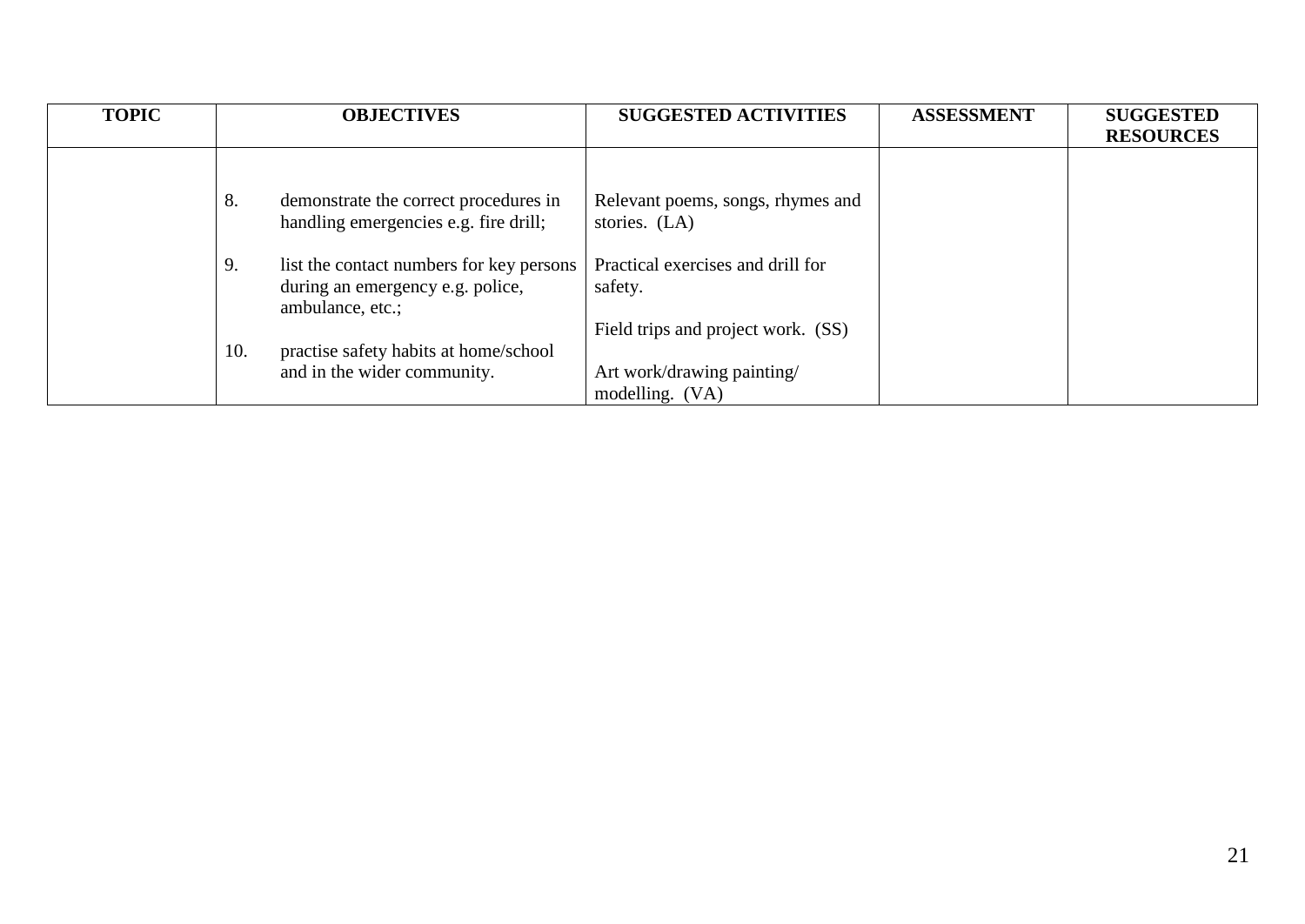| <b>TOPIC</b>                            | <b>OBJECTIVES</b>                                                 | <b>SUGGESTED ACTIVITIES</b>                                                 | <b>ASSESSMENT</b>    | <b>SUGGESTED</b>                       |
|-----------------------------------------|-------------------------------------------------------------------|-----------------------------------------------------------------------------|----------------------|----------------------------------------|
|                                         |                                                                   |                                                                             |                      | <b>RESOURCES</b>                       |
| <b>USE AND ABUSE</b><br><b>OF DRUGS</b> | Pupils should be able to:                                         |                                                                             |                      |                                        |
| <b>Legal and Illegal</b>                | relate their own understanding of what<br>1.<br>drugs are;        | Small and large group discussions on<br>legal and illegal drugs. (LA)       | Essay writing.       | Posters - how to be<br>drug free?      |
| <b>Drugs</b>                            |                                                                   |                                                                             | Journal keeping.     |                                        |
|                                         | 2.<br>appreciate the importance of drugs in<br>health care;       | Role-playing exercises. (LA)                                                | Quizz activities.    | Videos - the effects<br>and dangers of |
|                                         |                                                                   | Writing of poems, songs, stories and                                        |                      | illegal drugs.                         |
|                                         | 3.<br>differentiate between legal and illegal<br>drugs;           | $\text{jingles. (LA)}$                                                      | Panel discussions.   | Newspaper articles.                    |
|                                         |                                                                   | Special research projects - library,                                        | Poster making        |                                        |
|                                         | list the names of some of these legal<br>4.<br>and illegal drugs; | Internet. (IT)                                                              | competitions.        | Word games.                            |
|                                         | 5.<br>discuss the effects of taking illegal                       | Making reports and presentations.<br>(LA)                                   | Dramatic activities. | Puzzles.                               |
|                                         | drugs, e.g. physical, social and                                  |                                                                             | Producing booklets   | Computer software.                     |
|                                         | emotional;                                                        | Viewing of video tapes/films<br>portraying some of the effects and          | and advertisements.  | Relevant songs/                        |
|                                         | state some of the reasons why some<br>6.<br>persons abuse drugs;  | consequences of taking illegal drugs.                                       | Projects displays.   | poems/stories.                         |
|                                         | 7.<br>critically analyse situations and make                      | Talks by law enforcement officers/<br>counsellors, etc.                     |                      | Flip charts.                           |
|                                         | decisions against the use of illegal                              |                                                                             |                      | Resource personnel.                    |
|                                         | drugs.                                                            | Discussion by Health Care personnel<br>re: the effects of drug abuse on the |                      | Display of illegal                     |
|                                         |                                                                   | body.                                                                       |                      | drugs.                                 |
|                                         |                                                                   | Viewing an actual display of illegal                                        |                      |                                        |
|                                         |                                                                   | drugs by police officers.                                                   |                      |                                        |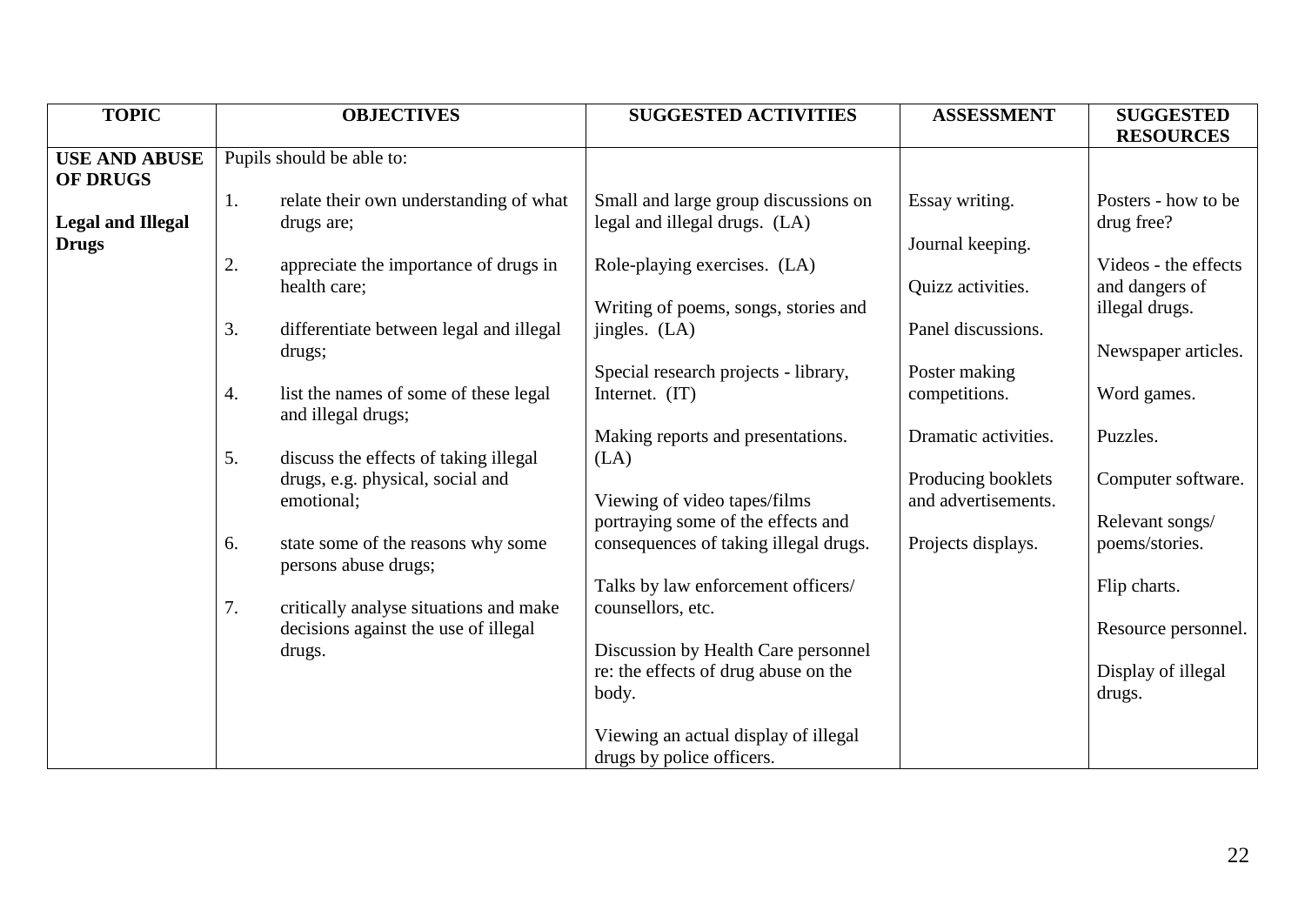| <b>TOPIC</b>           |    | <b>OBJECTIVES</b>                         | <b>SUGGESTED ACTIVITIES</b>              | <b>ASSESSMENT</b>       | <b>SUGGESTED</b>       |
|------------------------|----|-------------------------------------------|------------------------------------------|-------------------------|------------------------|
|                        |    |                                           |                                          |                         | <b>RESOURCES</b>       |
| <b>DISEASE</b>         |    | Pupils should be able to:                 |                                          |                         |                        |
| <b>PREVENTION</b>      |    |                                           |                                          |                         |                        |
| <b>AND CONTROL</b>     | 1. | state clearly what germs are and where    | Discussions. (LA)                        | Question and answer     | Video/slides.          |
|                        |    | they may be found;                        |                                          | sessions.               |                        |
| <b>Germs and Their</b> |    |                                           | Picture stories. (LA)                    |                         | Pictures.              |
| <b>Mode of Control</b> | 2. | identify some infectious diseases;        |                                          | Dramatisation and       |                        |
|                        |    |                                           | Individual research. (IT)                | role-playing.           | Puzzles.               |
|                        | 3. | discuss the ways in which infectious      |                                          |                         |                        |
|                        |    | diseases are spread;                      | Making reports and presentations.        | Producing booklets.     | Posters/charts.        |
|                        |    |                                           | (LA)                                     |                         |                        |
|                        | 4. | list symptoms of some common              |                                          | Poster making           | Resource personnel     |
|                        |    | childhood infectious diseases;            | Visits by health care personnel.         | competition.            | e.g. Health Inspector, |
|                        |    |                                           |                                          |                         | nurse/doctor, etc.     |
|                        | 5. | state ways in which infections may be     | Role-play real-life situations. (LA)     | Simple written          |                        |
|                        |    | prevented or controlled;                  |                                          |                         |                        |
|                        |    |                                           |                                          | exercises on the topic. | Graphs.                |
|                        |    |                                           | Interpreting information from            |                         |                        |
|                        | 6. | understand the purpose of                 | pictures, phamplets and other            | Tests.                  | Tape recorders.        |
|                        |    | immunization;                             | materials. (LA)                          |                         |                        |
|                        |    |                                           |                                          | Making illustrations.   | Book/pamphlets.        |
|                        | 7. | recognise the importance of practising    | Viewing video tapes and films.           |                         |                        |
|                        |    | healthy habits;                           |                                          | Quizz activities.       | Related computer       |
|                        |    |                                           | Making of booklets. (VA & LA)            |                         | software.              |
|                        | 8. | develop an appreciation of the work       |                                          | Project displays.       |                        |
|                        |    | done by Health Care workers;              | Drawing and poster making. (VA)          |                         | Games/puzzles.         |
|                        |    |                                           |                                          |                         |                        |
|                        | 9. | list the various health institutions e.g. | Visits and field trips - polyclinic etc. |                         |                        |
|                        |    | polyclinics, hospitals.                   | (SS)                                     |                         |                        |
|                        |    |                                           |                                          |                         |                        |
|                        |    |                                           | Related poems and rhymes. (LA)           |                         |                        |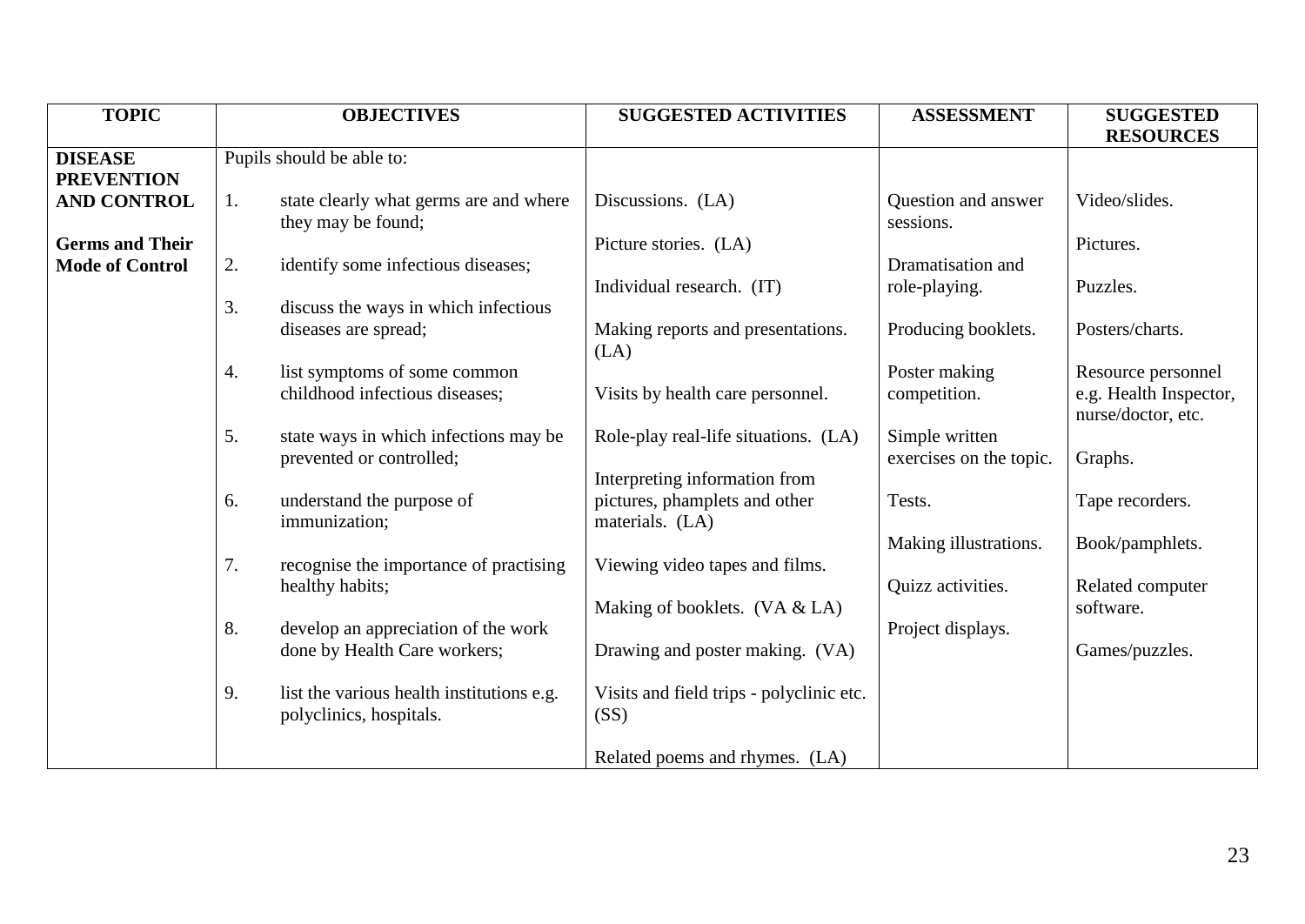| <b>TOPIC</b>    |    | <b>OBJECTIVES</b>                       | <b>SUGGESTED ACTIVITIES</b>        | <b>ASSESSMENT</b>     | <b>SUGGESTED</b>         |
|-----------------|----|-----------------------------------------|------------------------------------|-----------------------|--------------------------|
|                 |    |                                         |                                    |                       | <b>RESOURCES</b>         |
| <b>HIV/AIDS</b> |    | Pupils should be able to:               |                                    |                       |                          |
|                 |    |                                         |                                    |                       |                          |
|                 | 1. | explain in simple terms the meaning of  | Collecting related information.    | Questions and answer  | Pictures/posters/charts. |
|                 |    | the terms HIV/AIDS;                     |                                    | sessions.             |                          |
|                 |    |                                         | Special research projects. (IT)    |                       | Newspaper articles.      |
|                 | 2. | briefly discuss the effects of AIDS on  |                                    | Making posters to     |                          |
|                 |    | the body;                               | Informal talks in small groups and | display.              | Books/pamphlets.         |
|                 |    |                                         | individually. (LA)                 |                       |                          |
|                 | 3. | state ways in which HIV is transmitted; |                                    | Dramatic productions. | Videos/filmstrips.       |
|                 |    |                                         | Interpreting charts and pictures.  |                       |                          |
|                 | 4. | understand the seriousness of this      | (VA & LA)                          | Making reports and    | Computer software.       |
|                 |    | disease;                                |                                    | presentations.        |                          |
|                 |    |                                         | Talks by resource persons.         |                       | Overhead projector.      |
|                 | 5. | demonstrate responsible behaviour in    |                                    | Written tests.        |                          |
|                 |    | avoiding exposure to the disease;       | Viewing of tapes and films.        |                       | Resource personnel.      |
|                 |    |                                         |                                    | Producing booklets.   |                          |
|                 | 6. | show compassion for any person          | Dramatic activity. (LA)            |                       | Poems/songs.             |
|                 |    | afflicted with AIDS.                    |                                    | Demonstrations by     |                          |
|                 |    |                                         | Creative writing. (LA)             | pupils.               | Puzzles/games.           |
|                 |    |                                         |                                    |                       |                          |
|                 |    |                                         | Poster making. (VA)                |                       | Puppets.                 |
|                 |    |                                         |                                    |                       |                          |
|                 |    |                                         | Making booklets. $(VA & LA)$       |                       |                          |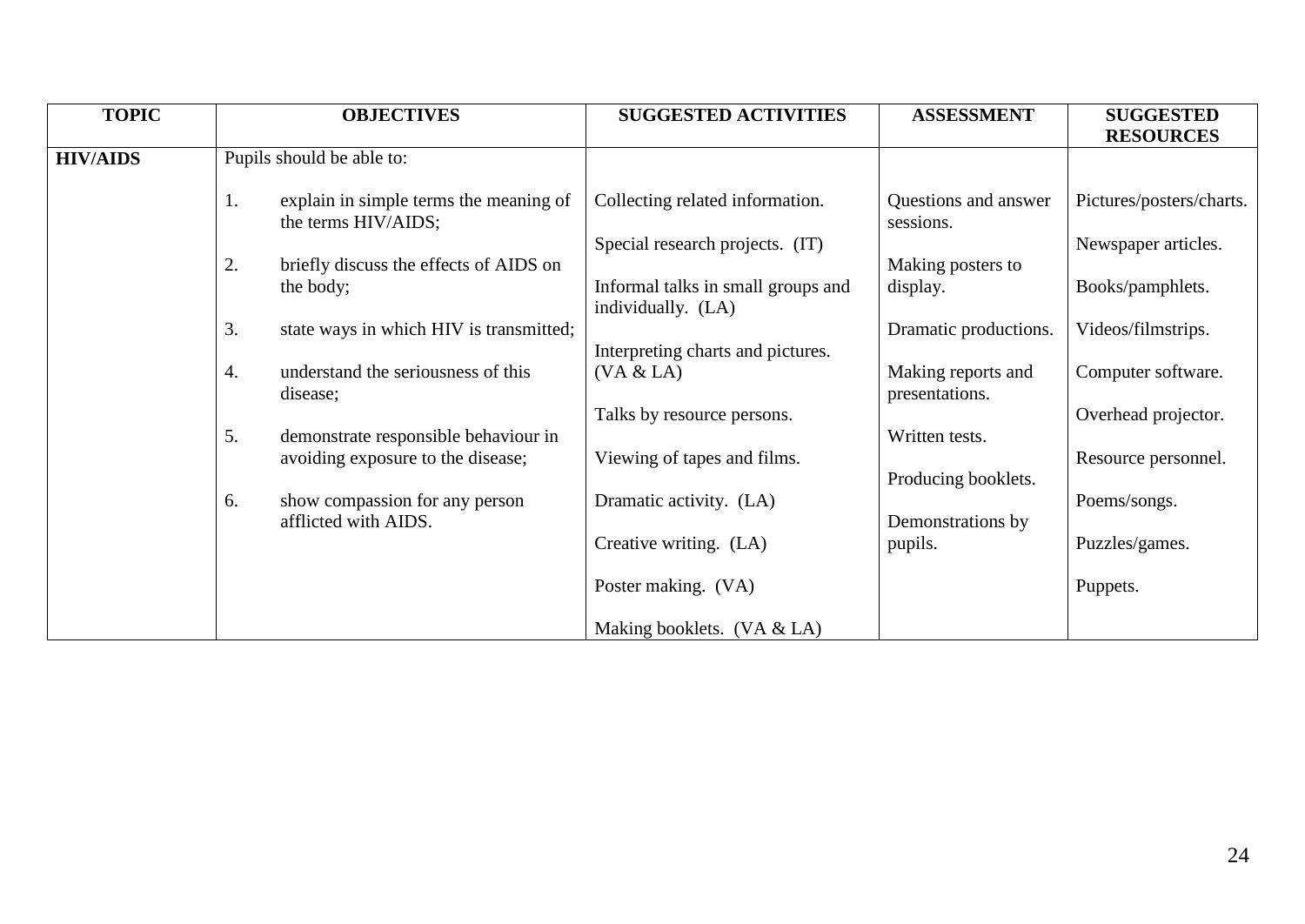| <b>TOPIC</b>            | <b>OBJECTIVES</b>                                              | <b>SUGGESTED ACTIVITIES</b>                | <b>ASSESSMENT</b>                  | <b>SUGGESTED</b>    |
|-------------------------|----------------------------------------------------------------|--------------------------------------------|------------------------------------|---------------------|
|                         |                                                                |                                            |                                    | <b>RESOURCES</b>    |
| <b>PERSONALITY</b>      | Pupils should be able to:                                      |                                            |                                    |                     |
| <b>DEVELOPMENT</b>      |                                                                |                                            |                                    |                     |
| <b>AND</b>              | understand that everyone experiences<br>1.                     | Viewing related tapes.                     | Composition writing.               | Related books and   |
| <b>INTERPERSONAL</b>    | different feelings/emotions at                                 |                                            |                                    | newspaper           |
| <b>RELATIONSHIPS</b>    | different times;                                               | Small and large group discussions.<br>(LA) | Producing booklets<br>and posters. | clippings.          |
| <b>Coping With Loss</b> | 2.<br>give examples of loss;                                   |                                            |                                    | Pictures.           |
|                         |                                                                | Relating and sharing ideas. (LA)           | Dramatic                           |                     |
|                         | 3.<br>relate their own experiences with                        |                                            | presentations.                     | Posters.            |
|                         | loss;                                                          | Peer counselling.                          |                                    |                     |
|                         |                                                                |                                            |                                    | Resource personnel. |
|                         | express different ways of coping with<br>4.                    | Role-playing. (LA)                         |                                    |                     |
|                         | loss;                                                          |                                            |                                    | Video tapes.        |
|                         |                                                                | Dramatization to express feelings of       |                                    |                     |
|                         | 5.<br>express sympathy/empathy for those<br>experiencing loss. | loss. (LA)                                 |                                    |                     |
|                         |                                                                | Interpreting and discussing pictures and   |                                    |                     |
|                         |                                                                | newspaper clippings. (LA)                  |                                    |                     |
|                         |                                                                |                                            |                                    |                     |
|                         |                                                                | Talks by suitable resource persons e.g.    |                                    |                     |
|                         |                                                                | guidance counsellors, priest, etc.         |                                    |                     |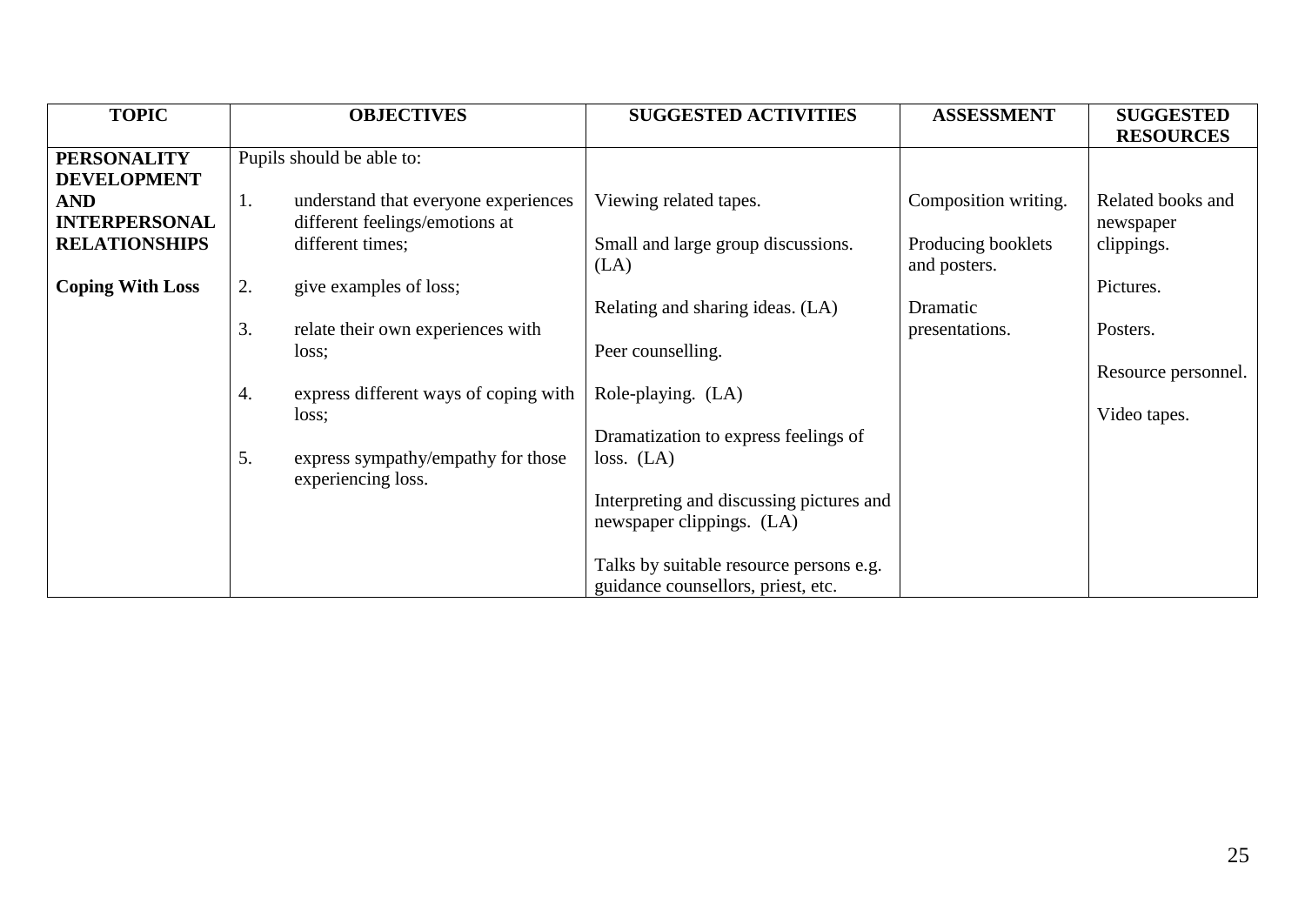| <b>TOPIC</b>                                     |    | <b>OBJECTIVES</b>                                                    | <b>SUGGESTED ACTIVITIES</b>                    | <b>ASSESSMENT</b>      | <b>SUGGESTED</b>    |
|--------------------------------------------------|----|----------------------------------------------------------------------|------------------------------------------------|------------------------|---------------------|
|                                                  |    |                                                                      |                                                |                        | <b>RESOURCES</b>    |
|                                                  |    | Pupils should be able to:                                            |                                                |                        |                     |
| <b>Respect, Good</b><br><b>Manners and Self-</b> | 1. | display a sense of fairness and<br>respect for the rights of others; | Group discussions on appropriate<br>behaviour. | Creative writing.      | Charts/pictures.    |
| Concept                                          |    |                                                                      |                                                | Grab bag method.       | Posters.            |
|                                                  | 2. | exhibit manners that are                                             | Debates. (LA)                                  |                        |                     |
|                                                  |    | appropriate at all levels;                                           |                                                | Poster making.         | Video tapes of      |
|                                                  |    |                                                                      | Dramatic activities. (LA)                      |                        | stories and         |
|                                                  | 3. | explain "Good Manners, Respect                                       |                                                | Chart making.          | advertisements.     |
|                                                  |    | and Self-control";                                                   | Making charts/posters to promote good          |                        |                     |
|                                                  |    |                                                                      | manners, respect. (VA)                         | Project display - e.g. | Cartoons.           |
|                                                  | 4. | list ways of caring for the feelings                                 |                                                | comic, booklets,       |                     |
|                                                  |    | of others;                                                           | Story telling. (LA)                            | stories, poems, songs. | Poems/songs and     |
|                                                  |    |                                                                      |                                                |                        | stories.            |
|                                                  | 5. | display good self-control in all                                     | Interpreting pictures and stories. (LA)        | Dramatisation and      |                     |
|                                                  |    | situations;                                                          |                                                | role-play.             | Puppets.            |
|                                                  |    |                                                                      | Analysing situations. (LA)                     |                        |                     |
|                                                  | 6. | follow good examples of persons                                      |                                                | Observation.           | Persons from within |
|                                                  |    | in the society;                                                      | Producing comic strips. $(VA & LA)$            |                        | the society.        |
|                                                  |    |                                                                      |                                                | Producing              |                     |
|                                                  |    |                                                                      |                                                | advertisements/visual  |                     |
|                                                  |    |                                                                      |                                                | and audio.             |                     |